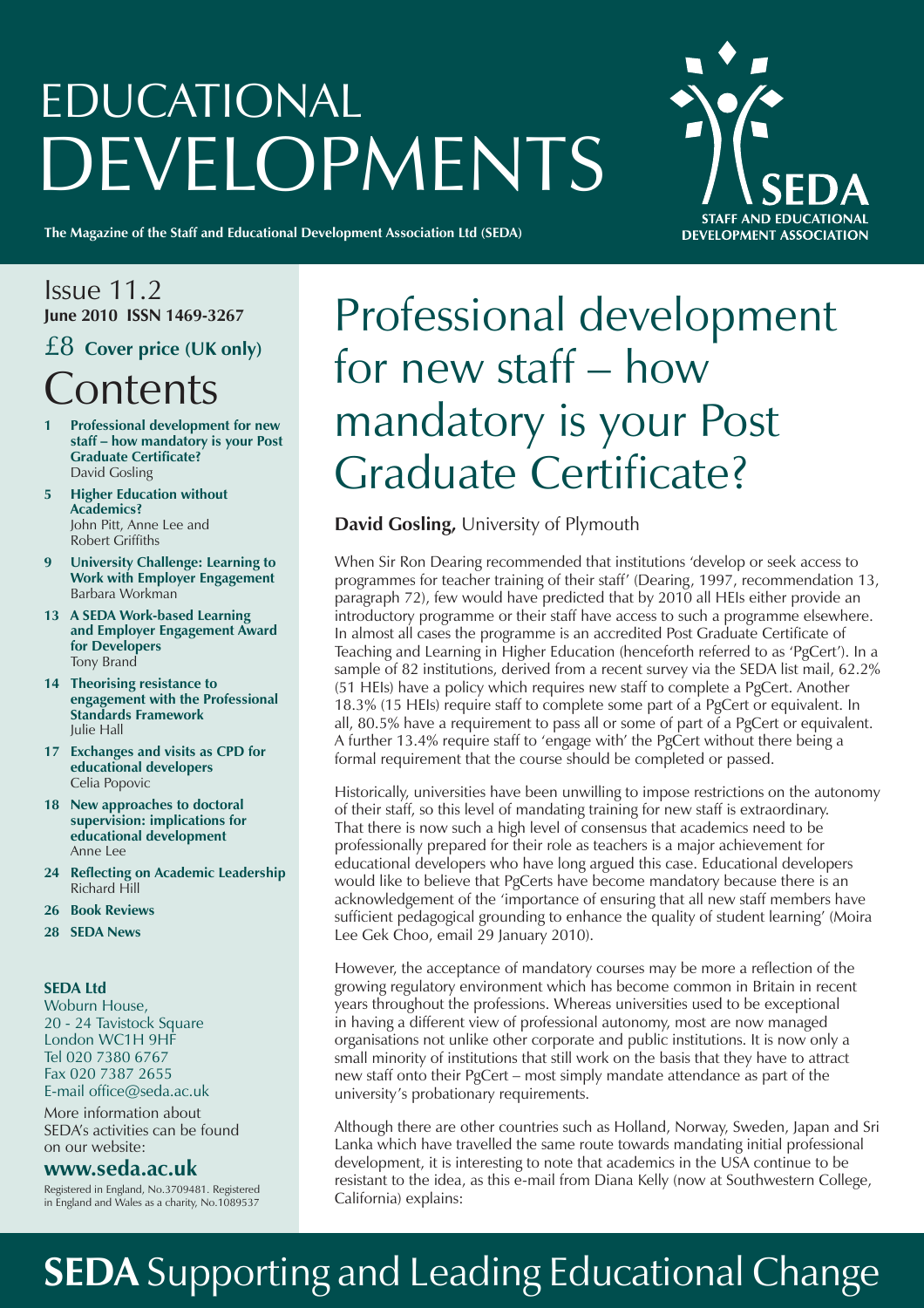#### EDUCATIONAL DEVELOPMENTS **The Magazine of SEDA**

### Issue 11.2 2010

### Editorial Committee

**Fran Beaton** University of Kent

**Alex Bols** National Union of Students

**Professor Anthony Brand** Independent Educational Consultant

**Dr Vivienne Caruana** Leeds Metropolitan University

**Helen Gale** University of Wolverhampton

**Elizabeth Grant** University College London

**Steve Outram** The Higher Education Academy

**Anne Oxley** Sheffield Hallam University

**Dr David Ross** University of the West of Scotland

**Professor Lorraine Stefani FSEDA** Auckland University, NZ

**Professor James Wisdom**

Higher Education Consultant

### 2010 (Vol.11) **Annual Subscription Rates**

Individual subscriptions are £32 sterling per year (4 issues) within the UK. Overseas subscribers should add £5 sterling postage and packing for delivery within the EU or £8 sterling for the rest of the world.

Packs of 10 copies (each copy containing 4 issues) are available for £240 sterling.

All orders should be sent to the SEDA Office, either with payment or official order.

NB SEDA members automatically receive copies of *Educational Developments.*

 *'It's extremely unlikely that a mandatory teaching course for HE faculty would ever happen in the U.S. – mostly because of "academic freedom" issues and also because of very strong unions for academic staff in most colleges and universities. If anything like this were to be implemented, they'd have to negotiate it as part of the union contract – and that's very unlikely to happen.'*  (e-mail 15 March 2010)

For this reason, in the US, preparation of future faculty focuses on GTAs. In Australia there is no equivalent shift towards mandatory initial professional development.

*'In Australia, every 4 years or so we have done a survey of Grad Certs and basically for the last 4 years it's remained steady at only 5 in 40 universities requiring new staff (of a certain level and experience) to undertake the GCHE.'*  (Kym Fraser)

What are the conditions in Higher Education in the UK at the present time which have allowed the Dearing recommendation to come to pass? When Roni Bamber asked this question in 2002, she concluded that it reflected increased interventionism by central government combined with the fact that 'universities cannot afford to ignore government policy, given the tighter coupling between performance and funding' (Bamber, 2002, p. 11). In recent years student fees and the National Student Survey have both caused university management to be more sensitive to student perceptions of teaching quality.

However, a small number of institutions have so far resisted the trend. In this sample, three institutions (City, Lincoln and Aberdeen) encourage staff to attend a PgCert but have no requirement to either attend or pass, and St Andrews simply has an academic staff development programme, which all probationary academic staff are 'strongly encouraged' to attend. Darren Comber at Aberdeen defends the policy of voluntary participation.

*'Our numbers are gradually rising as staff talk to each other about the value of the Programme, hence we tend not to have ranks of "arms-folded" staff who have been railroaded into attending. It's also a bonus in that staff with heavy research grant application loads to complete upon entry don't resent the time away from this activity to complete a PG Cert from day 1; some staff have said to me that having the flexibility to come to the certificate later has meant that they actually want to be there, and have compared this favourably with colleagues that they know from other institutions.*

 *I think what we're seeing is a real change in "culture", driven from the bottom by staff who want to engage with our PG Cert. Certainly we have a thriving group of young, enthusiastic staff who have been through the Programme and who make far better advocates for the Programme than either I or a member of senior management ever could.'* (e-mail 1 April, 2010)

The recent survey also shows that despite the trend towards mandating initial training, many issues remain in the implementation of the policies that institutions have adopted. Having a policy that the PgCert is mandatory for new staff does not guarantee that all new staff do in fact complete it. Comments from respondents to the survey indicate that some institutions that are part of the 80% who have a formal requirement to pass all or some of the PgCert recognise that there are difficulties in enforcing this requirement. This clearly blurs the distinction between those who require completion and those who merely stipulate engagement with the PgCert.

There are difficult issues when managing 'mandatory training'. Richard Atfield, Assistant Director at the Higher Education Academy: Business, Management, Accountancy and Finance (BMAF) Network, argues that:

 *'If an action or outcome is compulsory/mandatory and within the HR policies (and few are), there is a mutual responsibility for the university and school to ensure the individual has appropriate access and time to address these*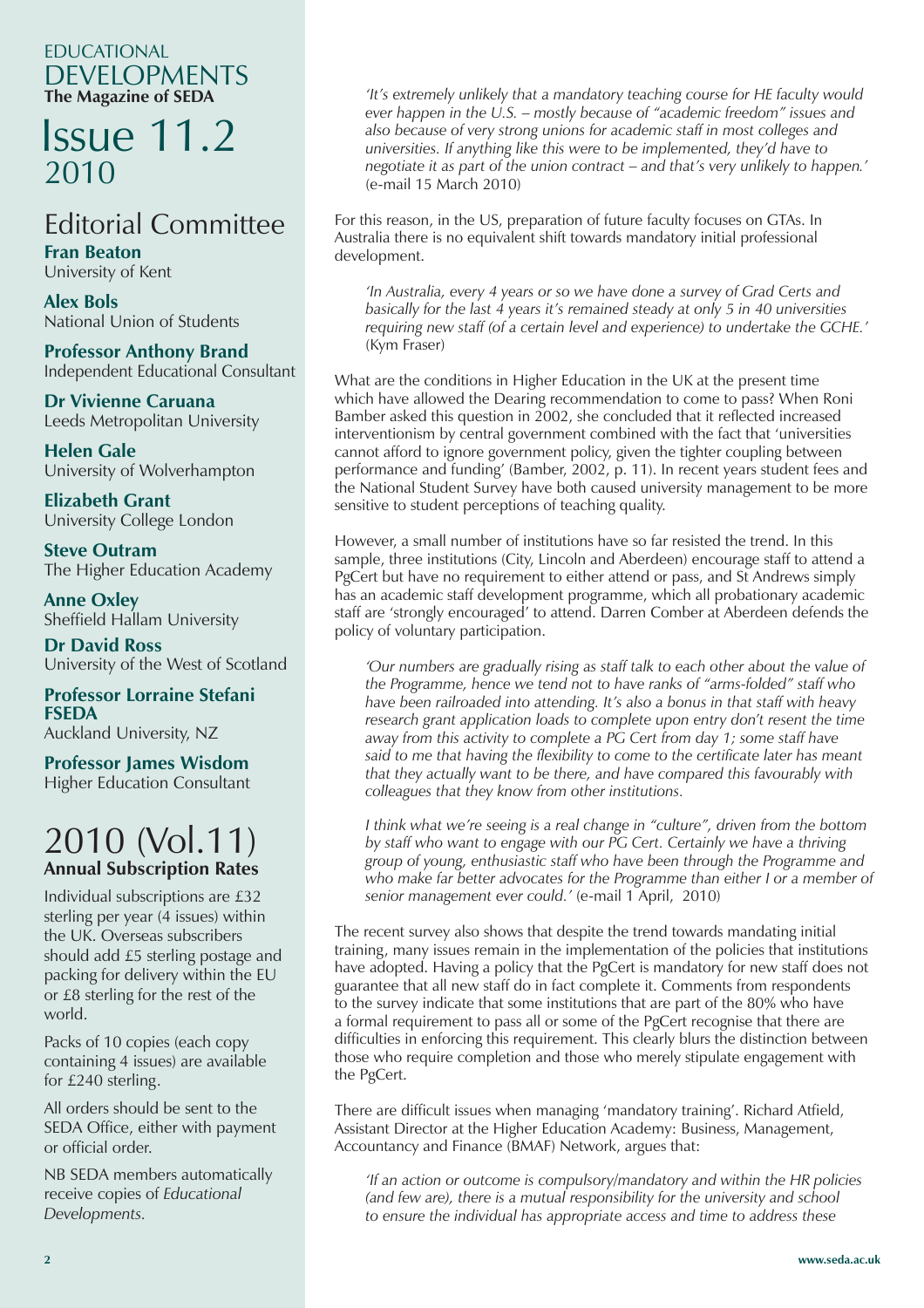*needs and meet the requirement. In reality little is organisationally mandatory because of the difficulties of facilitating and enforcing it and these are rarely written and agreed policies anyway.'* (email to the SEDA mail list dated 20 January 2010).

He points to evidence from work undertaken in the BMAF which indicates that:

 *'The pressures of the need to teach, to obtain research funds or both, means that new academics may not be able to access a PGCert ''course'' in their first year or so (and may even be discouraged). As a consequence any attempt to dismiss/not renew the contract could be seen as unfair dismissal. If, however, completing PgCert and/ or anything else is really mandatory and an individual chooses not to complete it, there are grounds for dismissal if the requirement is clear in the contract.'* 

These comments will ring true for many involved in trying to enforce a mandatory PgCert policy. Many post-1992 universities continue to have a one-year probation period inherited from the days when polytechnics and colleges were under local authority control. Since staff are rarely able to complete the PgCert within the one-year probationary period, institutions have limited formal powers to impose further requirements on course participants, although they can provide incentives to complete the course and many do create informal expectations that they should complete. If an individual staff member has completed their probation, the likelihood of an institution wishing to dismiss that person for failing to complete the PgCert is remote unless there are other grounds for dismissal. This comment from Wolverhampton is quite typical:

 *'If staff do not complete and submit for the programme, there is no obvious closing of the loop. i.e. there is no personnel system which says that these staff have not completed probation and it will be followed up. It then comes down to individual managers e.g. Deans/Asst Deans to follow up.'* (Helen Gale, e-mail 27 January 2010)

Bournemouth is one post-1992 HEI which has acknowledged this problem by stipulating that staff must start the programme and they are expected to complete the first unit (20 credits) leading to Associate Fellowship of the HEA within the probation period. Thereafter, staff are 'encouraged to complete the full programme (60 credits) to HEA Fellowship although this is not mandatory. However, it can be used as an indicator for promotion purposes, so most starting go on to complete' (Linda Byles, e-mail 26 January 2010).

In practice many PgCerts prefer to say that a candidate is a 'not yet pass' rather than a fail. Atfield suggests that 'the most practical way' of handling this situation is 'to limit the annual incremental rises awarded until the required conditions have been met', but this would be seen by many as a draconian solution.

The implementation of any mandatory policy relies on the co-operation of heads of department. Bamber noted that support for mandatory courses was weaker among heads of department than senior managers because they

are responsible for the resource implications of staff having less time to spend on research or teaching (Bamber, 2002: 15). Heads who want to keep a staff member because their research output is of a high standard would be very unlikely to lose that valuable researcher because they had not completed their PgCert. If they agree with the policy of a mandatory PgCert, HoDs can apply considerable pressure on staff members to complete the course, and persuade the person that it is in their interests to do so. However, this is very different from enforcing completion as a condition of employment, and, as we all know, many heads of department who are pursuing the best interests of their department do not believe that completing the PgCert is a high priority and may be actively opposed to it. It is also necessary to say that while some new staff are happy to have the support of their head to avoid taking part or all of a PgCert, there are others who will insist on their right to attend against the wishes of their head.

This difficulty is recognised at Lancaster where there is a formal policy that new staff should normally complete 30 credits of a PgCert, but implementation of the policy is left to the discretion of the head of department, and similarly, at Manchester, 'exemption may be granted from all or parts of the course by the Head of School'. In other institutions, heads can exempt staff informally simply by signing off a new staff member as having completed probation without insisting on them completing the formal course requirements.

Furthermore, there are 16 universities in this sample who have decided that in their institutional culture the mandatory requirement should be a fraction of a PgCert. The requirement can vary between 20 credits (Birmingham) to 40 credits (Leeds and Durham). Others require half, such as at LSE or three-fifths at Bath. In Edinburgh the requirement is simply 'to participate in about one-third of the entire PG Cert without the requirement to complete any assessments'. At Bristol and Manchester the requirement is to complete a course which is not at M-level.

This variety of policies relating to PgCerts raises important questions about the justification for compelling staff to attend or to complete a PgCert. If the reduced requirement is sufficient to prepare staff to perform their teaching and assessment tasks adequately, how can other institutions justify a more rigorous, or demanding requirement? If on the other hand the view is taken that all new staff need to complete a PgCert to be adequately prepared, does that mean staff in those institutions that only have a requirement for partial completion of the PgCert are not adequately prepared?

When Sir Ron Dearing in 1997 recommended that staff 'have access' to programmes of initial training he saw 'initial professional development' as the 'basis for establishing the professionalism of teaching' (Dearing, 1997, paragraph 8.61). Unfortunately, 'professionalism' is an ill-defined concept. It could be understood as a way of ensuring that all students have well-designed courses, competent teaching, fair assessment and the level of support for their learning that they have a right to expect. But can we be confident that all PgCerts deliver these goals?

If it were the case that students would not be adequately taught and assessed if their lecturers had not been prepared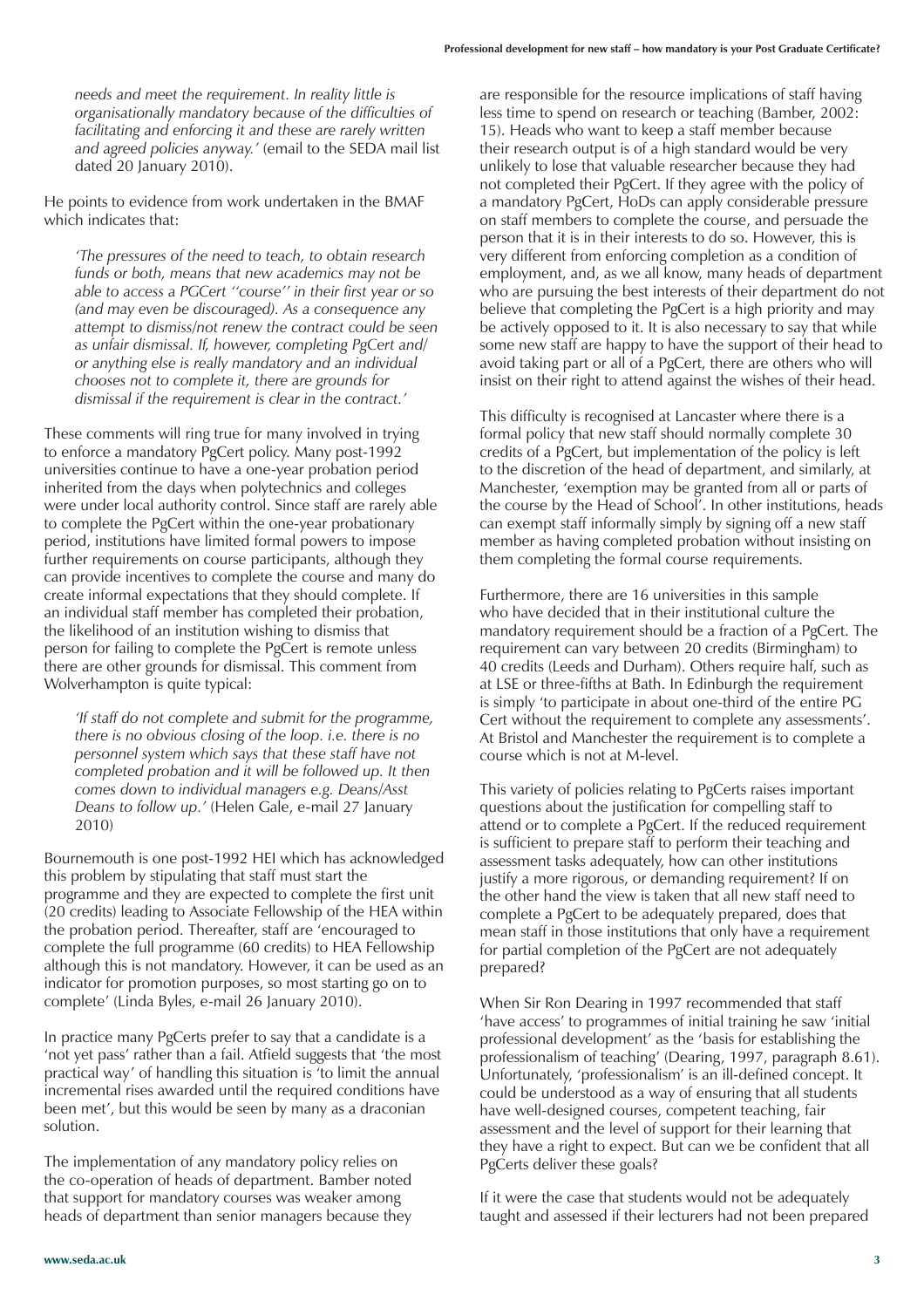by undertaking a PgCert, then this would be a strong justification for compulsion. But the variation in PgCerts calls this into question. There are significant variations in the time commitment required of participants and the demands made on staff to demonstrate their competence. Some PgCerts aim to be an induction into the whole range of tasks expected of a lecturer in higher education and are not wholly focused on teaching, learning and assessment. Some PgCerts attempt to assess teaching performance through the observation of their teaching, but not all. Some PgCerts do not set out to assess 'competence' but rather seek to encourage staff to become self-critical and reflective teachers. Indeed, it is a valid question to ask whether PgCerts should be doing the work of probationary requirements.

 *'We don't view our PG Cert as a licence to practice or a competency measure. The probationary process is entirely separate and judgements on competency to teach are made by the Heads of Department based on their observation and evaluation data from other sources. We view the PG Cert as a way of engaging new practitioners with the UK Professional Standards Framework. Most importantly, it is a way of promoting a reflective approach to continually developing teaching practice.'* (email Julie Regan, Chester, 26 January 2010)

The process of Higher Education Academy accreditation may be thought to be a response to these variations in content and aims. But does accreditation guarantee that certain minimal standards have been met? The disparity between HEA-accredited courses throws some doubt on whether such a guarantee exists, or is intended. Some HEAaccredited courses are based on the achievement of 60 post graduate credits, but the HEA has accredited courses with less stringent requirements and some that are not validated at postgraduate level.

If the intention was to ensure that students would only be taught by staff who have completed a PgCert as a way of assuring the quality of teaching, then institutions would have to insist that part-time staff would be subject to the same requirements. Atfield reports that a project with the HSAP Subject Centre into part-time teaching staff found that many HEIs do not expect part-time staff to take a PgCert or wish to pay for their time if they were to attend. Some staff prefer a part-time contract to avoid having to take a PgCert (http:// tinyurl.com/PTstaff).

Of course, students are taught by many staff who have never taken a PgCert and who never will. Only at the University of the Arts have they had a policy that all full-time staff should take the PgCert:

 *'We had a university strategic target set in 2005 to have all teaching staff who had over a threshold number of contact hours with students (360 hrs per year – we have a large number of associate lecturers who are also practitioners and teach a small number of hours) complete our PgCert by 2010. I am pleased to say that we have nearly met that target (aside from the few stragglers that will always exist).'* (Nancy Turner, e-mail 21 January 2010)

Increasingly, institutions are taking seriously the question of teacher education for GTAs. For example at Kent:

 *'We have ever-increasing numbers of postgrads taking half of our PgCert, which gives them Associate Fellowship of the HEA. A number then try to go on to the full PgCert and we now require them to get the agreement of their PhD supervisor before doing this so that they don't overreach themselves.'* (Fran Beaton, e-mail 19 January 2010)

The inconsistencies in implementing PgCerts as a professional requirement for teachers in HE may be ironed out in time, or more likely, if the requirement continues to be managed at the level of each institution, they will remain. The process may be accelerated if, like Middlesex, institutions make it clear that it is essential for staff to have completed a PgCert to be considered for promotion, but at present there is no prospect of having a profession of teaching in higher education that consists only of people who have been trained to do the job. Neither is there unanimity about what kind of professional development staff should be engaged in or what level of performance they must demonstrate to be successful.

There is unlikely to be a profession-wide agreement on what are the necessary skills to be a lecturer in HE. We do not have the equivalent of a British Psychological Society or General Medical Council setting entry requirements to the profession. The HEA is not a professional body in the same sense, nor do I sense there to be any appetite for it to become one. A centrally imposed solution, however, is not only unlikely, it is also undesirable. The differences between the post-1992 'modern' universities and the 'ancients' are too great. It is better that each institution decides for itself what it wants for its staff and its students and we accept that diversity will always exist. Differentiation rather than consistency is more likely to serve us well in the long term.

Despite the difficulties that the survey has revealed, the overwhelming conclusion is that Dearing's vision has very largely been realised in less than 15 years. There is now a growing number of academics who have been introduced to ideas about pedagogy, and have become enthusiastic advocates of the importance of a professional approach to teaching and assessment in higher education.

#### **References**

Bamber, R. (2002) 'To what extent has the Dearing policy recommendation on training new lecturers met acceptance? Where Dearing went that Robbins didn't dare', *Teacher Development,* 6(3), pp. 433-459.

Dearing, R. (1997) *Higher Education in the Learning Society: the National Committee of Inquiry into higher education,* London: HMSO.

Note: The full spreadsheet of institutional responses to the survey is available from **http://www.davidgosling.net.**

**David Gosling** is a Visiting Research Fellow at the University of Plymouth.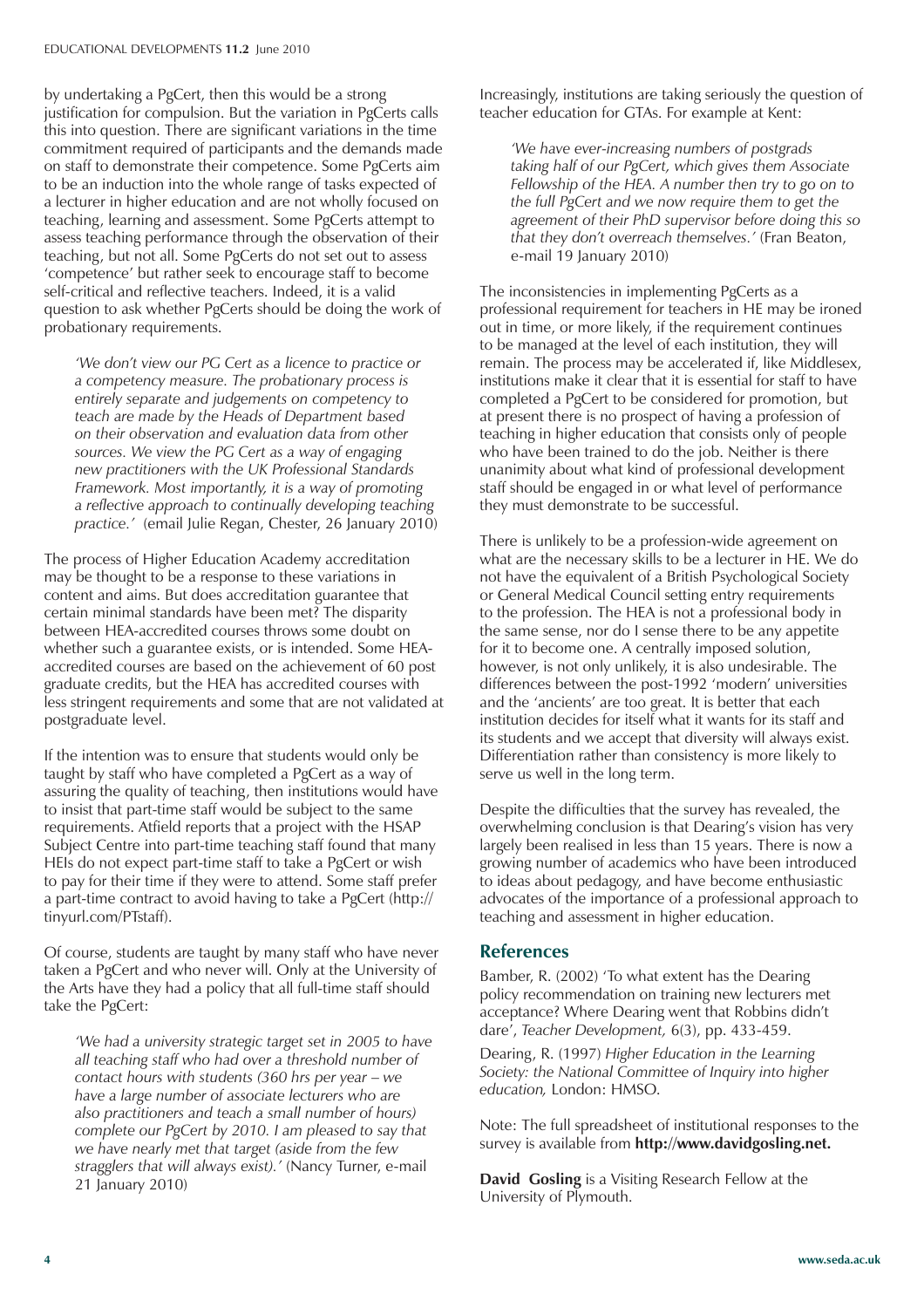# Higher Education without Academics?

**John Pitt,** Surrey County Council, and **Anne Lee** and **Robert Griffiths,** University of Surrey

#### **Introduction**

This is a case study of an innovative MSc programme, developed and delivered by senior staff in industry in partnership with academia. The main themes are employer engagement and work-based learning; both of these are central to the development of a strategy that harnesses the skills of both practitioners and academics. The programme described here is the MSc in Transport Planning and Practice, offered by the University of Surrey, now in its fourth year.

The approach adopted needs to be seen in the wider context of current government thinking on the future role of universities. *'Higher Ambitions',* the 10-year strategy for higher education, launched by the government on 3 November 2009, identifies six key measures. Two are especially pertinent here:

- *'Business to be more engaged in the funding and design of programmes, sponsorship of students, and work placements*
- *Creating more part-time, workbased and foundation degrees to make it easier for adults to go to universities, with routes from apprenticeships through to Foundation Degrees and other vocational programmes.'* (BIS, 2009)

Shortly after the launch of *Higher Ambitions* the government also published the National Skills Strategy: *Skills for Growth.* In this, the debate moves from the role of universities to the nature of the employment market and the skills needed. The strategy emphasises:

> *'As we emerge from the banking crisis and rebuild the British economy, the skills system needs a stronger focus towards strategic skills, businesses need to contribute more to shaping demand for skills, and learners need to be able to choose where they train and what they study to drive competition and improve courses.'* (BIS, 2009a)

The case study outlined here might almost be seen as anticipating the publication of these two documents and while we don't make that claim, these trends add impetus for the principles and practices we describe. They may be relevant for other professions and at other levels of education.

We describe a strategy to extend employer engagement to a deeper level than is usual in higher education, through the development of a masters programme focused on work-based learning where the practitioners do all the teaching. Universities are used to inviting leading practitioners to give guest lectures. In this case, the University of Surrey invited practitioners to consistently engage in Higher Education in a way that the authors have not seen elsewhere in engineering. We review the preparation and delivery over the first three years and comment on an initial evaluation of problems and successes.

The key stakeholders in this process, apart from the practitioners actually involved in the teaching, are no different to many other vocationally oriented programmes, but greater prominence than usual is given to the role of employer organisations. The stakeholders include:

- The university as an organisation, and individual staff involved
- The employer organisations and their staff who provide the specialist expertise
- Part-time students on the programme (often sponsored by the participating employers)
- Full-time students seeking employment on the basis of their new skills
- Customers of the employers who benefit from better service provided by skilled staff.

#### **Conceptual development**

The idea of a practitioner-led programme in transport planning was proposed by Surrey County Council staff in 2003 – soon after the transport planning profession had reported

a skills shortage in several journals (Richards, 2002; Harman and Lyons, 2003). Figure 1 shows the main features of the concept.

Staff from the University of Surrey then invited representatives from consultancy firms and local authorities to join a Steering Group whose role was to:

- Set out the needs and expectations of industry
- Guide the scope and content of the programme
- Encourage able graduates to participate in the programme
- Put forward suitable staff to become practitioner teachers.

Surrey County Council staff with experience in both higher education and the industry acted as an initial bridge between the two and guided the early development of the programme; subsequently, the university took over the responsibility for leading the development as well as for the detailed administration.

Early work of the steering group included reviewing the needs of industry and examining the scope and content of current masters programmes in transport planning; it decided that the new programme should complement existing programmes rather than compete with them. This led to the conclusion that the initial focus should be on current practice rather than theory.

The steering group agreed some overall objectives which were to:

- Encourage graduates from a range of backgrounds (economics, geography, engineering *etc.*) into transport planning
- Allow staff already working with Local Authorities, regional government or consultants to study part-time and to have their achievements in the workplace recognised as contributing towards the qualification
- Maximise the use of workplace projects and schemes in the training process by recognising the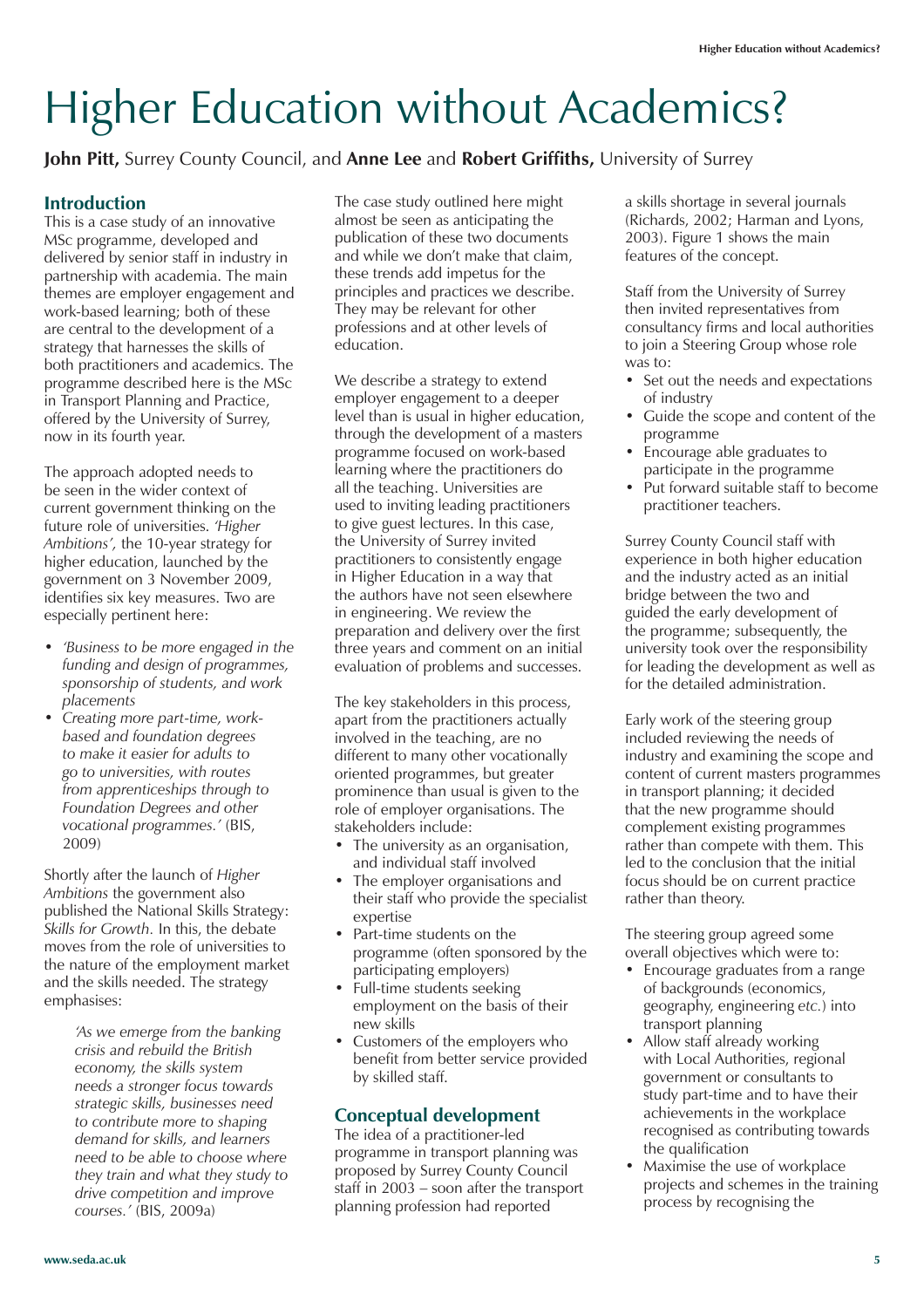academic value of aspects of professional work

- Equip graduates from diverse backgrounds with the knowledge and skills required to work on planning, design or delivery of transport schemes
- Introduce students to the principles of transport planning and other transport topics.

Additionally the objectives of the initiative were to:

- Develop a new industry model of higher education
- Enhance the relevance of the programme through use of senior industry-based practitioners as associate lecturers and project managers
- Provide continuing professional development for staff involved in delivering the modules
- Promote the profession and guide people to professional qualifications
- Make research facilities and results more readily available to industry Strengthen links between industry
- and universities • Provide a forum for sharing good
- practice.

An early decision by the Steering Group was that the programme should

be consistent with other postgraduate programmes and build using:

- four core modules in transport planning – leading to a Certificate in Higher Education
- four optional modules in related subjects – leading to a Diploma in Higher Education
- a research project equivalent to four more modules – leading to the full MSc.

A key principle was to maximise the element of *work-based learning.* With one optional module being work based as well as the research project, it is possible for a student to obtain the full MSc on the basis of just seven modules studied on campus.

Enabling *distance learning* was important so that students could reduce their attendance on campus to a minimum and this created a significant opportunity for students from further afield, including international students, to enrol.

#### **Preparatory work**

As well as guiding the development of the programme, industrial partners took responsibility for leading each of the specialist transport planning modules.



*Figure 1 Overview of practitioner-led teaching*

The university nevertheless oversaw the development of material and provided quality control on the overall process for delivery, assessment and presentation of material.

The next main task was to prepare detailed programme documentation for programme validation. This involved following standard university procedures for quality assurance and included drafting validation documents to set out the rationale for the programme, identifying the resources needed, refining the learning outcomes to match university descriptors for level M modules, and drafting a student handbook.

The programme was successfully validated in January 2006. The preparation of detailed learning material was then taken on by each module leader together with other practitioners. Each team drafted:

- Module notes which would be appropriate as distance learning material
- Summative and formative assessments
- A session plan for the sections they were responsible for delivering.

All the practitioners were highly qualified, experienced and up to date in their specialist fields. Some had teaching experience but most did not. Their role was not that of a typical associate lecturer – they were expected to set learning objectives, prepare teaching material, deliver the material, assess progress and give feedback to students about their performance.

Training the practitioners to work as academic lecturers lies at the heart of this study of employer engagement, and to ensure that they would be effective in these new roles a special training course was devised by the Centre for Educational and Academic Development. The course was delivered over four separate days and covered: identifying appropriate level descriptors, writing learning outcomes, designing learning activities, giving feedback, designing assessment and marking. A separate session introduced the practitioners to ULearn,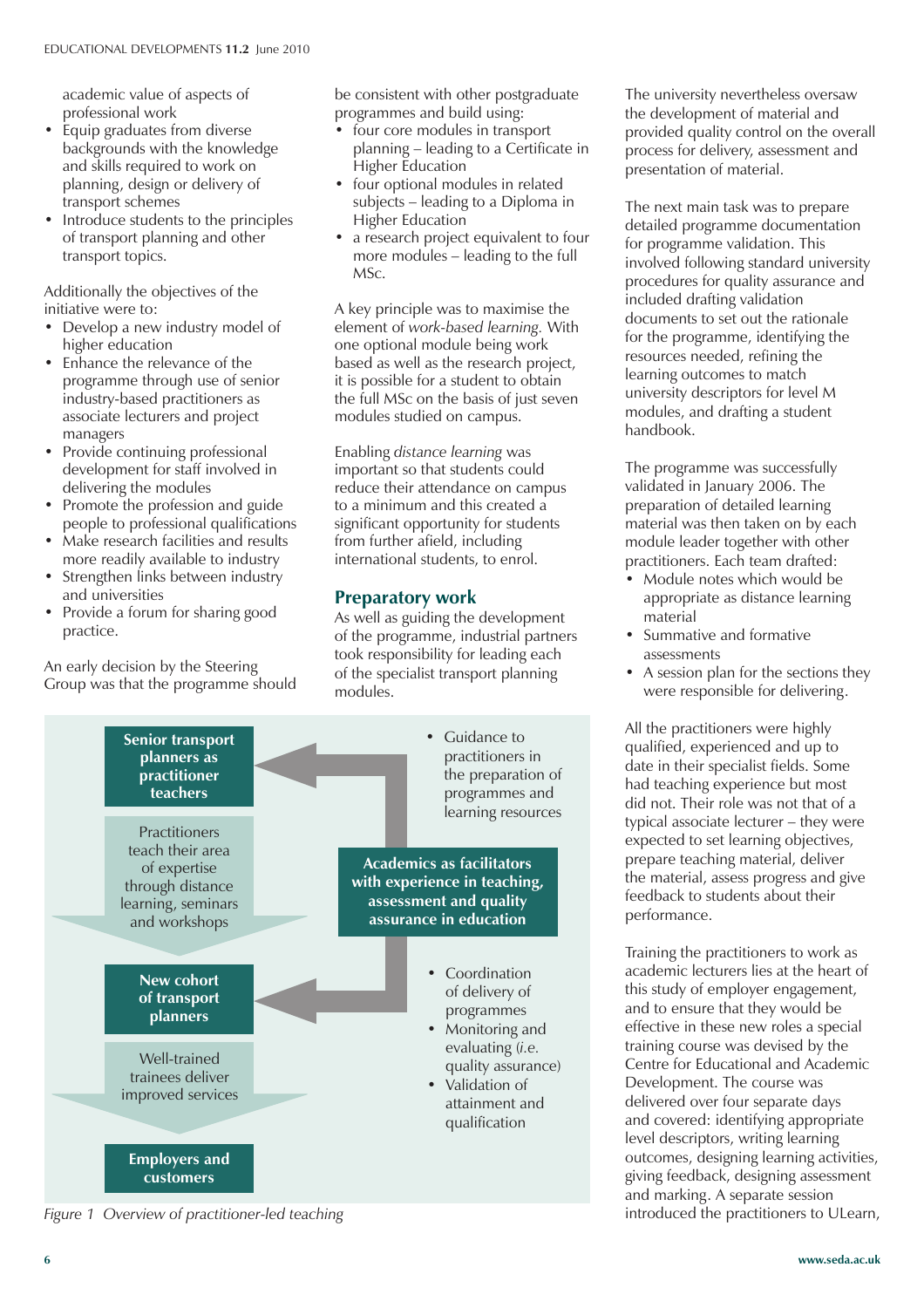the university's web-based learning management software.

#### **Programme delivery**

The pattern adopted for teaching core modules was an afternoon and evening on alternate weeks. Part-time students taking two modules at a time would then need to be out of the office for just half a day each week. At that rate they would complete in two years.

The University arranged to spread the teaching load so that no one company had too onerous a task. With about ten companies involved and some providing two or three staff, the total number of staff was significantly higher than is usual, with some teaching just one half-day session.

The use of ULearn was a crucial component in the delivery of the programme to all students – both campus based and distance learning. ULearn allowed access to all learning material, provided the mechanism for submitting assessments and encouraged communication between students when away from the campus.

A typical half-day teaching session included a formal lecture, discussion and tutorial exercises. Some modules included practical work to collect field data or investigate examples of transport infrastructure, and others used ICT facilities to familiarise

students with key transport planning software.

#### **Evaluation**

Evaluation of the new programme has been ongoing with review and discussion in the steering group, the student liaison committee and meetings with external examiners. Also, after three years of delivering the programme, there was a formal evaluation through the University Review and Validation process.

Several issues that emerged concerned learning and teaching:

- Academic level. Is the level of learning at M level and consistent? How can we ensure consistently high quality feedback at a masters level? How can traditional academic requirements (e.g. use of academic journals) be reconciled with the programme focus on current practice?
- Maths and English requirements. What level of mathematics can be expected from students of different professional backgrounds? Should harder maths be limited to optional modules? What level of written or oral communication should be expected?
- Distance learning. How effective was the programme for distance learning and what support and resources are needed? How should distance learning be developed



Matt Smith (Surrey County Council) teaching the unit on road safety, with Dr Bob reimbursed for their input? *Griffiths (Programme Director, University of Surrey).*

to run in parallel with the contact sessions?

• Programme structure. The learning outcomes and syllabus formed a complex matrix. Further mapping is needed to show links between topics and where topics are covered in different places but with different contexts and emphasis.

Some issues related to student experience:

- Associate lecturers. How do students respond to the number of different lecturers and their work being set and marked by practitioners? Would they have realistic expectations? Would they be fair and consistent?
- Part-time and full-time students. How do the abilities and expectations of each group differ and how can the differences be managed?
- Student support. Was there sufficient support available for different groups of students?
- Are the roles of student, teacher and practitioner as clear cut as they used to be? How can the contribution of experienced students be integrated?

The university was well aware of potential difficulties for students, and ensured that the Programme Director was a focal point and was available to liaise. Student feedback from student liaison committees and the university course assessment process revealed a high level of satisfaction. They liked the variety and, most importantly, they appreciated that they were being taught by senior professionals who were up to date, experienced and in touch with the industry.

In addition, there were issues relating to the practitioners:

- How could the large number of associate lecturers be managed effectively?
- How effective was the limited training in enabling practitioners to become associate lecturers in a limited time and for limited input?
- How could they juggle priorities of teaching with the day job?
- How could practitioners be properly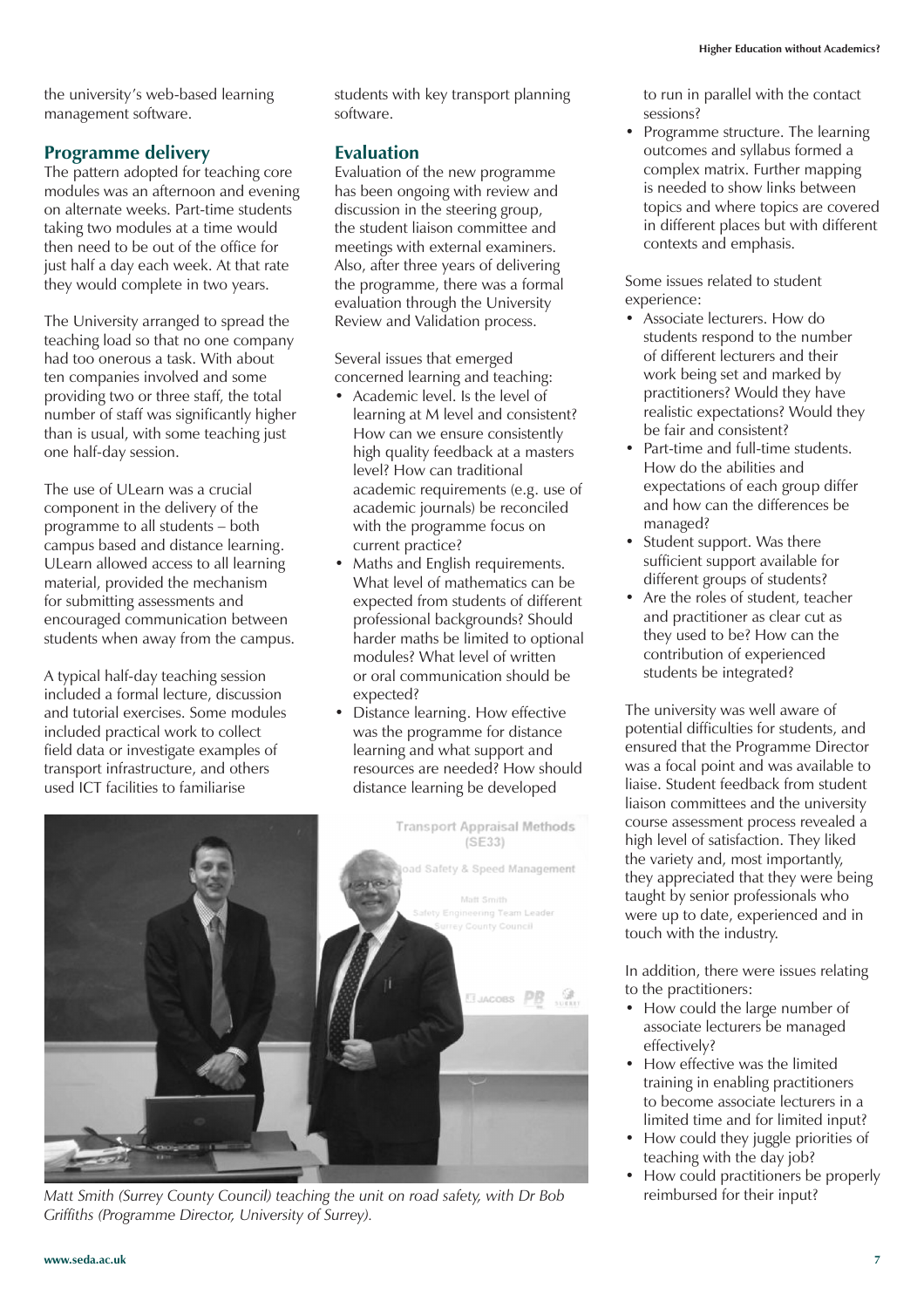The experience of practitioners as associate lecturers was gleaned primarily from informal feedback when they came to the university for training, teaching or meetings. Most who participated were self-selecting and enthusiastic. In general they had very high standards and were sometimes disappointed to find that students did not respond as a junior member of staff would be expected to! They were grateful for the training provided and also saw the value of this within their organisations.

Issues relating to the University are summarised in Table 1 below together with comments on how issues were resolved.

#### **Conclusions**

Whilst there are areas for further development, the overall successes were recognised as substantial. This had been an ambitious project from the start, bringing in a group of commercial and local government organisations and their employees and introducing them to the *raison d'etre* and some of the processes of higher education, to enable the introduction of leading-edge professional practices for students. Professional bodies accredited the programme, and students and practitioners reported largely enjoyable and satisfactory experiences. The ultimate goal of providing a new pool of experts in this field is well on its way to being achieved.

There have been many challenges over the six years and some of them will be familiar to Programme Leaders everywhere; many have been met by good planning, appropriate contact and good administrative support by the University. The key to success is the desire and determination from the management group (which should include all partner companies) being passed on to all contributors to enable an understanding of each partner's specific needs and difficulties.

This study confirms that, amongst the practitioners in any organisation, there are some very able teachers. It is also true that amongst academics, there are some very able practitioners and

| University group                                                                         | <b>Priorities</b>                                                                                                                              | <b>Comment</b>                                                                                                                                                                                                                                                                          |
|------------------------------------------------------------------------------------------|------------------------------------------------------------------------------------------------------------------------------------------------|-----------------------------------------------------------------------------------------------------------------------------------------------------------------------------------------------------------------------------------------------------------------------------------------|
| <b>Programme director</b><br>and colleagues                                              | Administration<br>Programme development including<br>preparation of further transport-<br>related options                                      | Both demand a lot of time and energy<br>especially at the start. Tasks include<br>administering contracts for practitioners, liaison<br>with students and practitioners and liaising<br>within the university                                                                           |
|                                                                                          | Recruitment of a cohort of suitably<br>qualified students (mainly part-<br>time). What is the best strategy?                                   | Largely through the industrial partners though<br>there is a much wider market including<br>international students                                                                                                                                                                      |
|                                                                                          | Timing issues especially for exam<br>preparation and marking and<br>availabilities of lecturers                                                | Requires good planning and more lead-in time<br>but industry works well to deadlines. Three-year<br>contracts place responsibilities on companies<br>which have been respected                                                                                                          |
| University<br>administration                                                             | Teaching quality                                                                                                                               | The quality assurance process at the time of<br>programme validation led to commitment to<br>train practitioners                                                                                                                                                                        |
|                                                                                          | Income and resources                                                                                                                           | Successful recruitment ensured an income<br>stream sufficient to cover costs of contracts with<br>partner organisations                                                                                                                                                                 |
| <b>University Centre</b><br>for Academic<br>and Educational<br><b>Development (CEAD)</b> | Supporting practitioners to be able<br>to teach at a masters level and to<br>meet (some of) the conceptual<br>demands of working at this level | The content of a traditional PG Cert programme<br>cannot be covered in a four-day short course<br>where time for research and reflection is<br>limited. There is a danger of reductionism,<br>but the enthusiasm and subject knowledge of<br>practitioners helps to compensate for this |
| <b>External examiner</b>                                                                 | Ensuring that learning and<br>assessment are at M level                                                                                        | Learning outcomes were modified to ensure<br>standards were sufficiently high                                                                                                                                                                                                           |
|                                                                                          | Evidence that students are required<br>to refer to academic journals                                                                           | Much of the expert knowledge needed comes<br>through government guidance as this is where<br>the current practice is set out                                                                                                                                                            |

*Table 1 How University issues were resolved*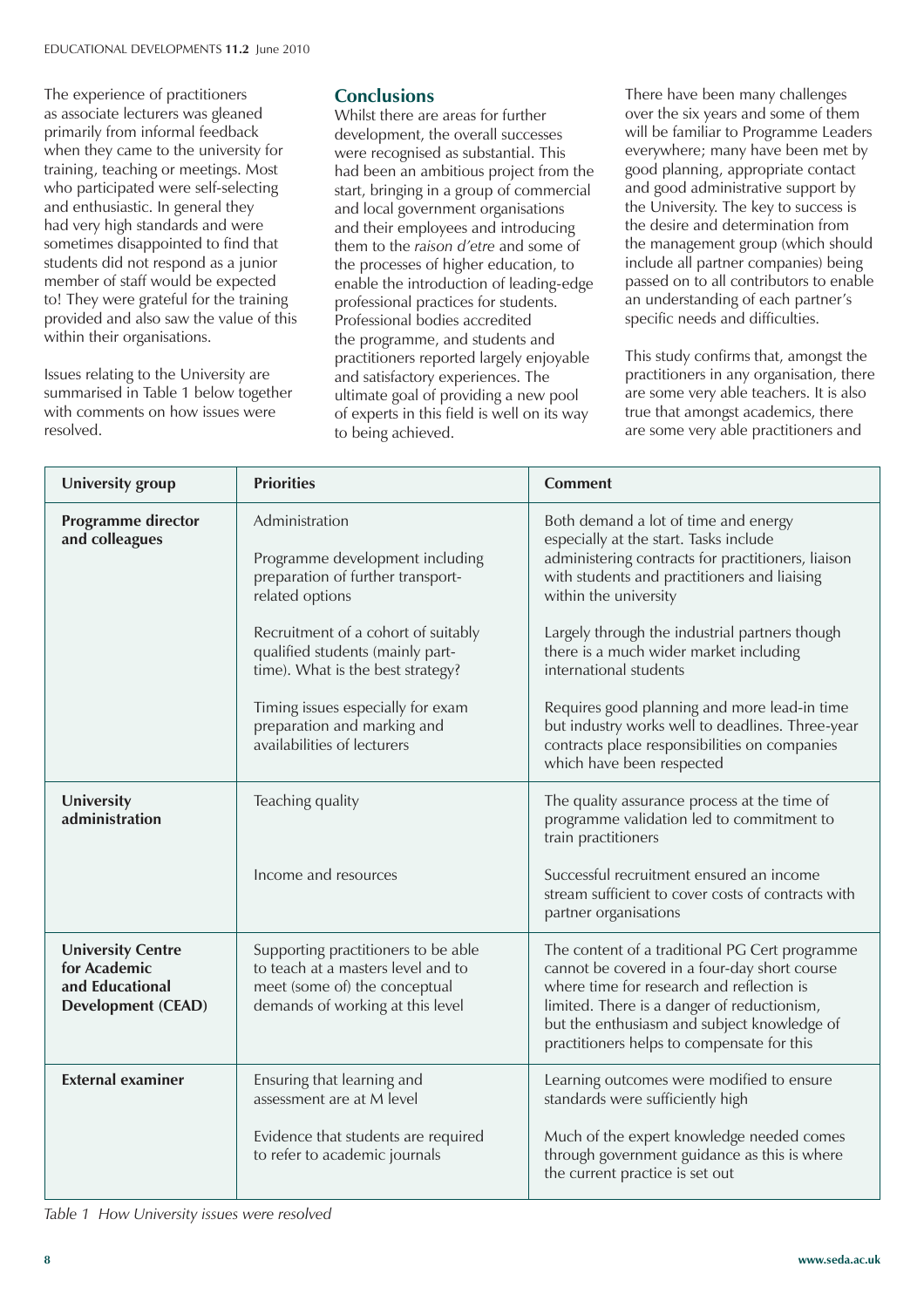we would like to argue for greater flexibility so that practitioners and academics could move more easily between these two roles.

If the role of practitioners in higher education were to expand, what would the academic contribution need to be? Readers will have recognised that input by academics in this model is essential, but the conventional roles of research, administration and lecturing change. Direct responsibility

#### **Role of academics when practitioners teach**

- Programme development and leadership
- Project management, and coordination
- Ensuring appropriate pedagogical development
- Experts in assessment
- Quality Assurance
- Research and research methods
- Mentoring students

for lecturing is reduced whilst knowledge, experience, project management skills and contacts in these fields are used to guide the involvement of practitioner teachers.

We hope this article encourages employers and universities to explore further how to harness the skills of both practitioners and academics. Perhaps the model of practitioner involvement in teaching as exemplified in Table 2 could be explored by

#### **Potential application of the 'practitioner as teacher' model**

- Other vocational courses in colleges and universities
- Development of higher education in the private sector
- Skills training by employers
- International markets

other groups of employers and educationalists?

#### **References**

BIS (2009) *Higher Ambitions: the future of universities in a knowledge economy,* Department for Business, Innovation and Skills, UK Government.

BIS (2009a) *Skills for Growth,* Department for Business, Innovation and Skills, UK Government.

Harman, R. and Lyons, G. (2003) *Short Term Skills Shortages in Delivering Local Transport Responsibilities,* County Surveyors Society.

Richards, M. (2002) *Quantifying the Need for Transport Planners,* Transport Planning Skills Initiative.

**John Pitt** was Principal Transport Planner for Surrey County Council; **Anne Lee** is the Senior Academic Development Adviser, and **Robert Griffiths** was the Programme Director of the MSc in Transport Planning and Practice, both at the University of Surrey.

## University Challenge: Learning to Work with Employer Engagement

#### **Barbara Workman,** Middlesex University

*Table 2 Practioner involvement in teaching model*

A number of reports have emerged from government and business recently which have set the employer engagement agenda for the HE sector. It is not my intention in this article to discuss the individual reports (a list of key ones are to be found at the end), but to draw on some common themes and identify some issues for those who are tasked with making HE programmes employer and academia friendly. It will outline some issues raised for universities by the employer engagement and workforce development agenda and the consequent impact upon programmes and work-based learning (WBL) opportunities.

#### **Key drivers**

Working with employers is not new, and in this time of recession, effective collaboration between HE, business and government sectors is considered to be critical in achieving economic recovery and international competitiveness. Some HEIs are more effective at engagement than others and there are currently a variety of working models, practices and demonstrator projects (HERDA, 2009). The recent CBI report *Stronger Together* (2009a) makes it very clear

that funding HE is not the prerogative of the government alone, but that businesses should be developing reciprocal partnerships with HE and contribute work placements and sponsorship to develop the workforce of the future, particularly in Science, Technology, Engineering and Maths (STEM). *Higher Ambitions,* from the Department for Business, Innovation and Skills (BIS, 2009), makes it clear that the government is expecting a cultural shift between the HE and business sectors to (amongst other things): widen access and opportunity; include more learning for and at work to contribute to economic recovery and growth; shorten degree courses from three to two years whilst retaining standards and enhance employability; and strengthen the research capacity of universities to contribute to the economy and community. Much of this is expected to happen through meaningful and productive partnerships between businesses and HE, which will involve not just funding but also programme development for both sectors.

Organisational and business development needs of the future have been identified as needing 'higher level' skills which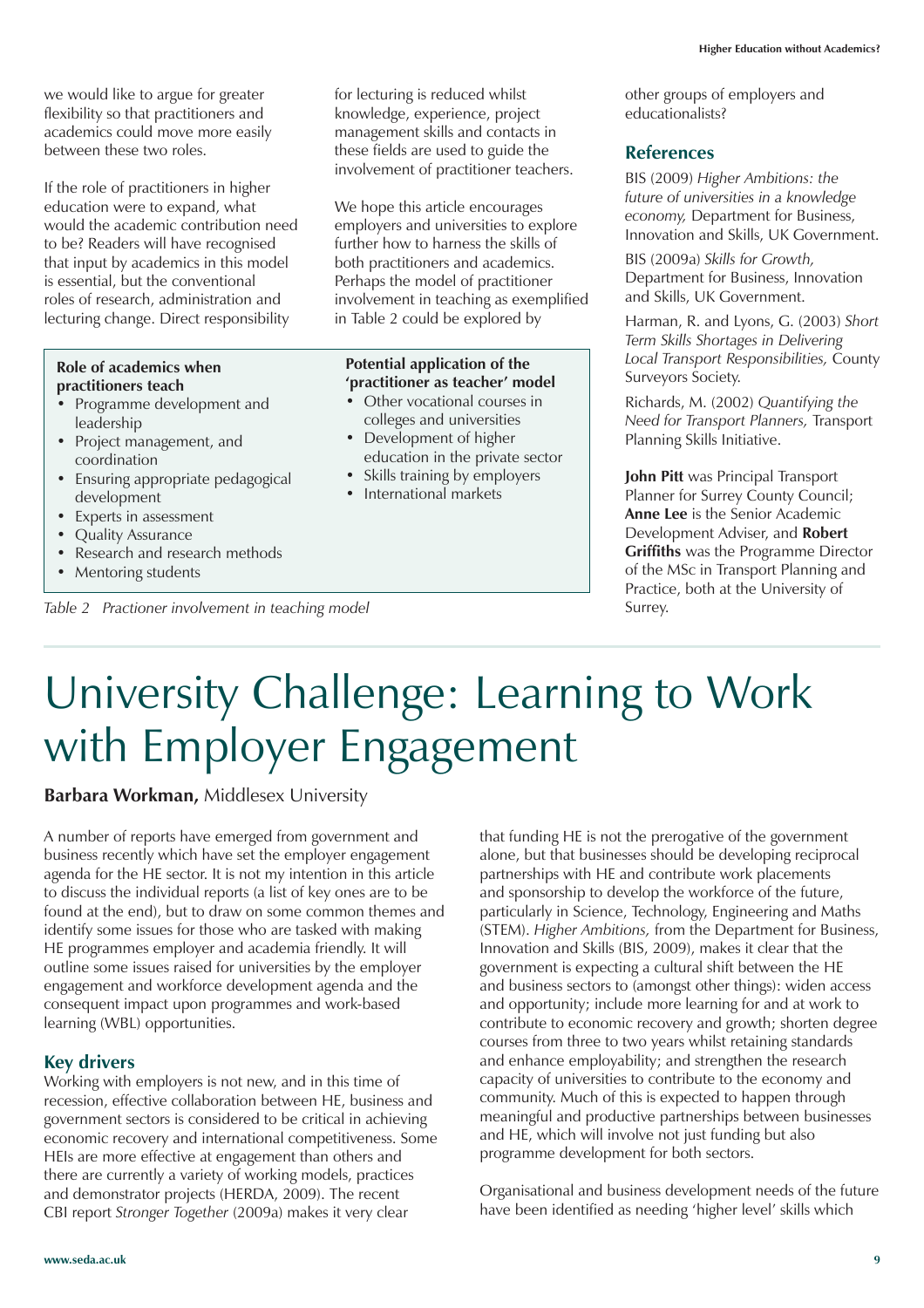are those graduate skills at level 4 and above (FE/HE NQF), and include the academic skills that all graduates should have, such as the ability to analyse, problem solve, evaluate information, research, investigate and manage complexity and variable contexts. However, the employability skills of graduates are also of concern, as these are transferable attributes that enable individuals to work in a variety of industries whether or not in their initial subject discipline, but enable effective functioning within a work environment. The CBI (2009b: 8) defines employability as: 'a set of attributes, skills and knowledge that all labour market participants should possess to ensure they have the capability of being effective in the workplace – to the benefit of themselves, their employer and the wider economy.' These attributes include communication, literacy and numeracy, business and customer awareness, understanding the context of the working environment, self management, team working, problem solving *etc.* The reports argue that if businesses want certain attributes, then a contribution is expected in return, not least in provision of work experience, placements and internships, but also in funding, sponsorship and investment in education. Ideally, employers from all sectors and of organisational sizes are expected to be willing to contribute to an educational process that prepares their future workforce.

In addition, staff development for the current workforce through HE is considered to be under-utilised by organisations. Much occurs in-house, and has been recognised as being more effective than other staff development approaches, although usually delivered through private and other training providers (CIHE, 2008). Organisations spend large sums each year on staff development, but there is little structured and considered evaluation of effective outcomes or value for money, and HE is rarely seen as a potential provider of such development, so it is anticipated that there is a large untapped HE market in higher skills development, particularly at management level. Increasingly, HEIs are responding to this by offering academic accreditation of in-house programmes, which is regarded by organisations as a way of rewarding staff development and commitment. Additionally, it can be a valuable route into Foundation Degrees and other short awards equivalent to HE level, thereby promoting progression into HE by widening access and participation by non-traditional students.

#### **Types of work-based learning**

Incorporated into this is the notion that types of WBL have a significant contribution to make to the employer engagement agenda. There are a number of modes of WBL, for example: vocational placements and courses; internships; sandwich years; or general work experience from part-time or seasonal work, where the learner is primarily a student, with such work experience contributing to their general employability attributes. However, WBL is not only vocational, but can also contribute to professional practice development where, for example, the learner is employed and studying parttime. These learners may undertake qualifications such as Foundation degrees or NVQs where the employer specifies the content in order to prepare the worker for a specific organisational role. Full-time workers often undertake postqualifying study that is relevant to their role, such as MBAs, teaching certificates or advanced professional courses. Another form of WBL includes the learner negotiating their own programme, with work itself becoming the focus of learning and inquiry.

Boud and Solomon (2001) identify the negotiated programme as one which involves partnership between HE and the organisation, and which recognises both formal and informal learning. It usually involves a negotiated learning contract acknowledging the learner's needs and experience as well as the organisation's needs, but the programme is designed with the learner as the central starting point, and recognises and values their prior learning. It often involves significant work-place projects which contribute to the intellectual and human capital of the learner and the organisation (Garnett *et al.,* 2009). The values that HE ascribes are the validation framework and quality assurance processes which support the framework and are the unique selling point of HE. This model is one which is used by Middlesex University's Employer Engagement project involving the Institute of Work Based Learning (IWBL). Other modes of WBL are used within other subject disciplines.

#### **What employers want**

Whatever form of WBL approach is taken, employers want their workforce development to meet specific criteria. Improved performance of both individuals and the organisation is a primary driver, as well as retention of a high-level skilled workforce. Some organisations express concern that staff development will result in staff leaving, but our experience is that workers become re-motivated and contribute more effectively, as well as growing in confidence and skill. Flexible accredited short courses are also popular with employees, particularly if credits can be accrued towards an HE award such as a Foundation Degree or postgraduate award. Accreditation on in-house courses can be particularly challenging to universities as experience has shown that accreditation documentation is written for and by academics, using academic jargon with unrealistic expectations of organisational training departments. Additionally, HE expect that their validation processes will be understood by businesses, which themselves are used to responding to sudden changes in market forces and are totally unprepared for the convoluted processes associated with HE (HEA, 2008). This leads to a mismatch of expectations which can be an area for disenchantment in the relationship. Conversely, speed and responsiveness are expected of HE, so the accreditation process has to be flexible enough to satisfy university requirements as well as business expectations. Accreditation of in-house programmes cannot be managed in the same way as validation of university programmes, and processes have to be designed to reflect the extra flexibility and responsiveness required.

#### **Credibility in practice**

Employers also want bespoke courses, not recycled modules that are the academic's pet subjects, together with on-site delivery, often outside the academic calendar, usually with assessments that ensure practice is safe and effective. The content needs to be relevant to work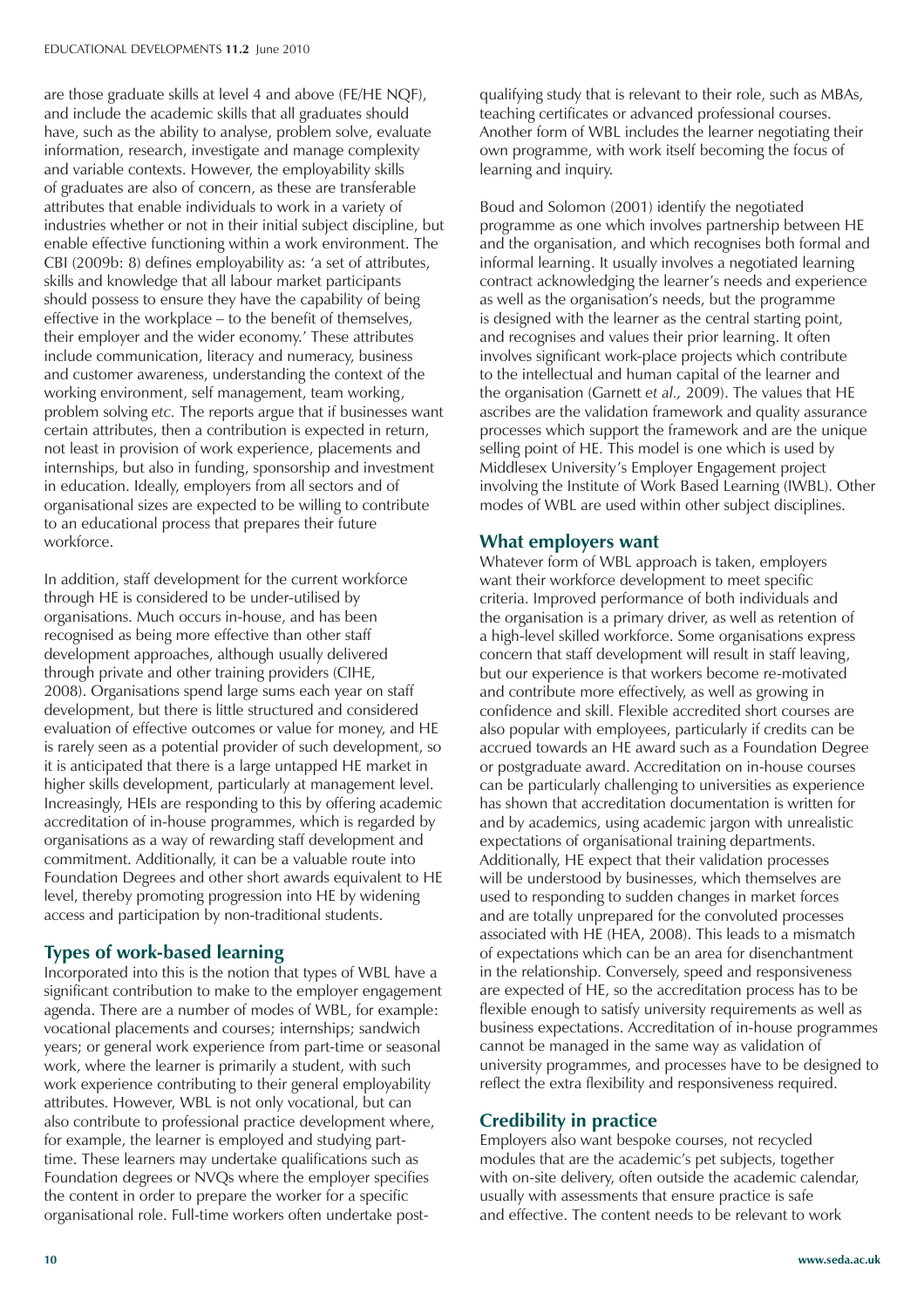practices, and if it carries professional body recognition, that too adds credibility. Universities that can meet some of these challenges have also had to make changes in their expectations, particularly in academic practices. New knowledge that has to be tried and tested in the workplace within twenty-four hours of being taught adds immediacy and connectedness to practice that traditional academia rarely offers, but which can prove invigorating for academics and learners alike. Academics with recent experience in the workplace in certain disciplines can adapt speedily, and when recruiting academics for a link role between business and HE, their relevant work experience is extremely valuable, together with their insights as to transferability of knowledge, for example from a range of module options and combinations. The right individual can lend considerable weight and influence from HE through his or her credibility in the workplace.

#### **Accreditation of prior learning**

Another form of accreditation which employers and employees value is APEL (Accreditation of Prior Experiential Learning), as it reduces duplication of learning time. This has been mainly used in mainstream HE as a mode of advanced entry into standard programmes, but is often perceived as cumbersome and time-consuming to do, costly to assess, and not necessarily equivalent to HE. It has also been used extensively as a tool for social justice in some countries (Andersson and Harris, 2006). With the current government agenda seeking to widen access for organisational learning, revisiting APEL processes and practices within HEIs will offer an alternative learning route for some, but facilitation and assessment practices may need to be streamlined to improve efficiency. Ingenious ways of using APEL in employer-facing programmes may make a significant contribution to employer engagement projects, by reducing learning time towards university awards and incorporating experiential learning into programmes.

#### **Assessment**

Assessment is another area that requires a different perspective in employer engagement. For example, HEIs may use exams, but organisations usually want evidence of new knowledge being embedded into effective performance. As academics know, assessment tends to define the student's learning activities, and exams do not extend and embed knowledge as effectively as other qualitative assessments. Consequently, joint discussions regarding outcome expectations, required changes in performance and competence can result in a variety of creative assessment activities. Assessment failure within the workplace may have more dire consequences than in HE, as being unable to meet competencies has implications for a job role, which employers may need to anticipate and accommodate within work teams. Undertaking projects within the workplace can benefit both HE and the organisation as many employees are already working on these, thereby using them for both academic and work purposes, with the academic contribution strengthening the project knowledge content and activities. Other examples of assessment can include case studies, simulations, presentations, orals, audits, portfolios and competency frameworks. All these approaches are also available for students who have work experience, placements, or internships incorporated into their programmes, but the purpose of the learning should be clear. The inclusion of a credit-rated, assessed and focused work placement during summer vacations could make a significant contribution to reducing the length of a degree programme without compromising the quality of the programme, whilst enhancing the employability component.

David Boud (www.assessmentfutures.com) is developing assessment approaches that enable learners to develop the capacity to judge their own work, and are designed to be sustainable by focusing on higher order knowledge and skills within the context of learning, thereby contributing to future evaluations of practice, both for individuals and with peers. This approach can be used within the university as well as within a work place and therefore has transferability to either context and strengthens future evaluative skills.

#### **Working in partnership**

Effective engagement with employers means developing sustainable partnerships, which requires time, effort, resources and continuing commitment. A vital resource is that of 'translator' who is able to understand and interpret the language from both communities and who can liaise and manage the relationship. Specific contact points within the university and organisation can save hours of frustration trying to find the right person to talk to, so someone with networking skills, who understands HE processes and procedures, has skills in customer care and understands the particular sector, is invaluable. These skilled individuals can be hard to find and develop and may need careful nurturing. Most health departments in HEIs have extensive experience of managing external contracts and placement areas, where supervisors and mentors require training and development in order to facilitate learners effectively, and these principles could be transferred and adapted to different organisational sectors.

Work placements and experience can be extremely valuable for students and are effective in building relationships with organisations and offering staff development opportunities. However, experience suggests that not all programmes really consider how to maximise learning opportunities. Increasingly, work placements have credit values attached to them, but this is not yet common practice. More worrying is the practice of including a work placement in a programme, but with little preparation or guidance for the students as to the purpose of the placement, the learning opportunities, what is expected of them and how it will contribute to their potential employability. One of the CEWBL projects has sponsored the development of a model called MYSAKE (Frame and Haddock, 2009), which facilitates the articulation of the knowledge, skills, attitudes and behaviour that come from any type of work experience, whether vocational or part-time work, and this type of approach can be incorporated into any work experience to add value.

#### **Teaching styles**

Working in partnership and teaching employees require adaptation to teaching styles, catering for distance and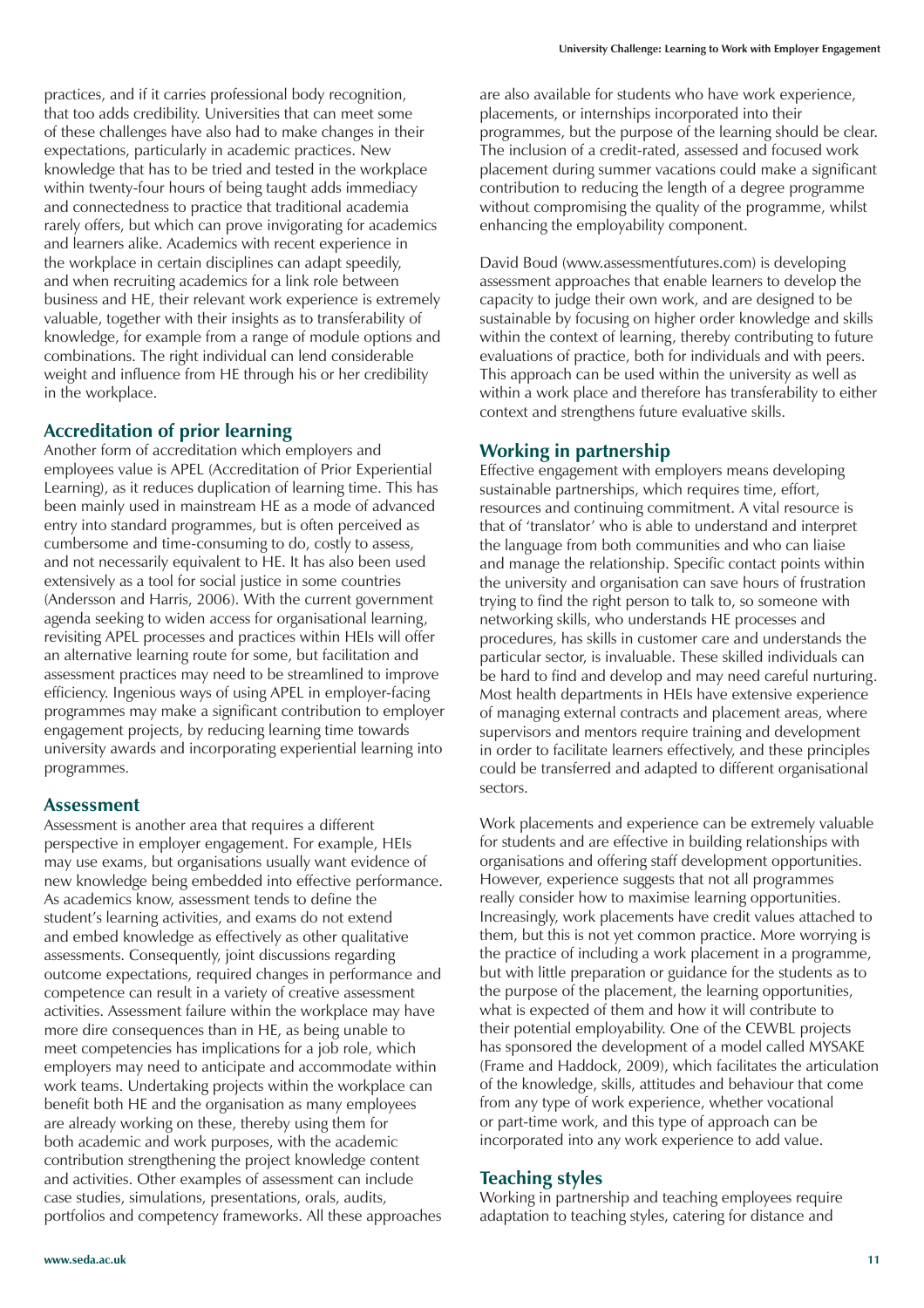blended learning approaches, possibly sharing content delivery with in-house trainers, and can be challenging for a traditional academic. The focus is definitely on the needs of the business and local culture. The learners too are different: they may have had difficult and de-motivating previous educational experiences, their academic and study skills may be undeveloped and they may need a lot of support. If their education was a number of years ago, the idea of becoming an autonomous learner may be completely new, and will require investment of considerable time and effort to develop academic conventions and study skills. On the other hand, they are hungry for knowledge, eager to learn and highly rewarding to teach as they are ready to be intellectually stretched and stimulated, particularly as the input should be highly relevant to their practice. Dormant learning difficulties may emerge and the teacher needs to be alert to recognise learners who normally function effectively as employees but struggle with academic work because they have unrecognised dyslexia or similar learning disabilities. Knowledge of university learning support systems and processes will be invaluable in such cases, and can help a mature learner come to terms with and conquer fears and inadequacies from the past. The teacher in these partnerships has to use facilitation and customer care skills in order to maintain the relationship with the organisation and the learners, to build trust and enable learners to acquire the skills of 'learning to learn' which will extend their learning for life. This means that resource capacity needs to be developed within the HEI that can respond to a business model, and manage university student systems and assessment and accreditation procedures for non-traditional students, and develop staff as links between work and HE.

#### **Opportunities and benefits to HE**

Targeting the right sort of employers to work with may be straightforward, depending on the HEI's reputation and location, but opportunities for programme development may arise from sectors not previously considered. For example, the voluntary sector may be well represented locally and be eligible for alternative funding streams. This could provide part-time learners who become additional student numbers (ASNs) for the university, as well as offering work experience for current full-time students. Volunteer work at museums, charities, or internally, can have learning captured and recorded which can improve employability. If such learning is credit rated, then university systems need to be able to include it within the overall award structure, if possible.

The types of programme development that suit local SMEs may present an exciting challenge to work with an industrial or professional body not previously considered. Links with local Chambers of Commerce or Sector Skills Councils may provide opportunities to develop staff which then provide routes into other departments for staff training in mentorship for work experience of HE students. Eraut (2009) cites research that shows managers are key to developing the workforce within their departments, which has a significant impact on the performance of an organisation as a whole. Crucial investment in mentoring and coaching skills pays dividends for the organisation, and many universities have

appropriate expertise to offer. Organisations may initially approach an HEI with a research request, which can lead to partnerships in work placements, but must serve both partners. One of the biggest hurdles to overcome is the lack of understanding by business as to what HEIs can offer. Universities are not good at talking the language of the working world, and are still perceived by many to be ivory towers; so being able to communicate what is on offer is crucial to building the partnership. If HE is to change that perception and fulfil government requirements and develop new streams of learning and consultancy, then a significant cultural shift has to happen for both parties, but it is one that could lead to exciting new practices and knowledge. Deeper understanding of employers' needs for new recruits will assist in future course design with the onus on the employers to provide experiences that also contribute to the kind of graduates they are willing to employ. It should be a win-win relationship.

#### **References**

Andersson, P. and Harris, J. (2006) *Re-theorising the Recognition of Prior Learning,* National Institute of Adult Learning, Leicester.

BIS (2009) *Higher Ambitions: the future of universities in a knowledge economy,* Department for Business, Innovation and Skills, UK Government.

Boud, D. and Solomon, N. (2001) *Work Based Learning: a new higher education?,* Open University Press/SRHE.

CBI (2009a) 'Stronger together: businesses and universities in turbulent times (www.cbi.org.uk/highereducation).

CBI (2009b) 'Future fit: preparing graduates for the world of work' (www.cbi.org.uk/highereducation).

CIHE (2008) *Influence Through Collaboration: employer demand for higher learning and engagement with higher education,* Council for Industry and Higher Education, London.

Eraut, M. (2009) 'How professionals learn through work', in 'Learning to be professional through a higher education' (http://tinyurl.com/Eraut).

Frame, P., and Haddock, J. ( 2009) 'What can MYSAKE do to support enhancing personal development planning and employability', Business, Management, Accounting and Finance Subject Centre Annual Conference, Cardiff.

Garnett, J., Costley, C. and Workman, B. (2009) *Work Based Learning: journeys to the core of higher education,* Middlesex University Press: London.

HEA (2008) 'Work-based learning. Workforce development: Connections, frameworks and processes', HEA York (www.heacademy.ac.uk).

HERDA (2009) *Employer Engagement with Higher Education: defining, sustaining and supporting higher skills provision,* South West Higher Skills Project, University of Exeter.

**Barbara Workman** is the Director of the Centre for Excellence in Work Based Learning at Middlesex University.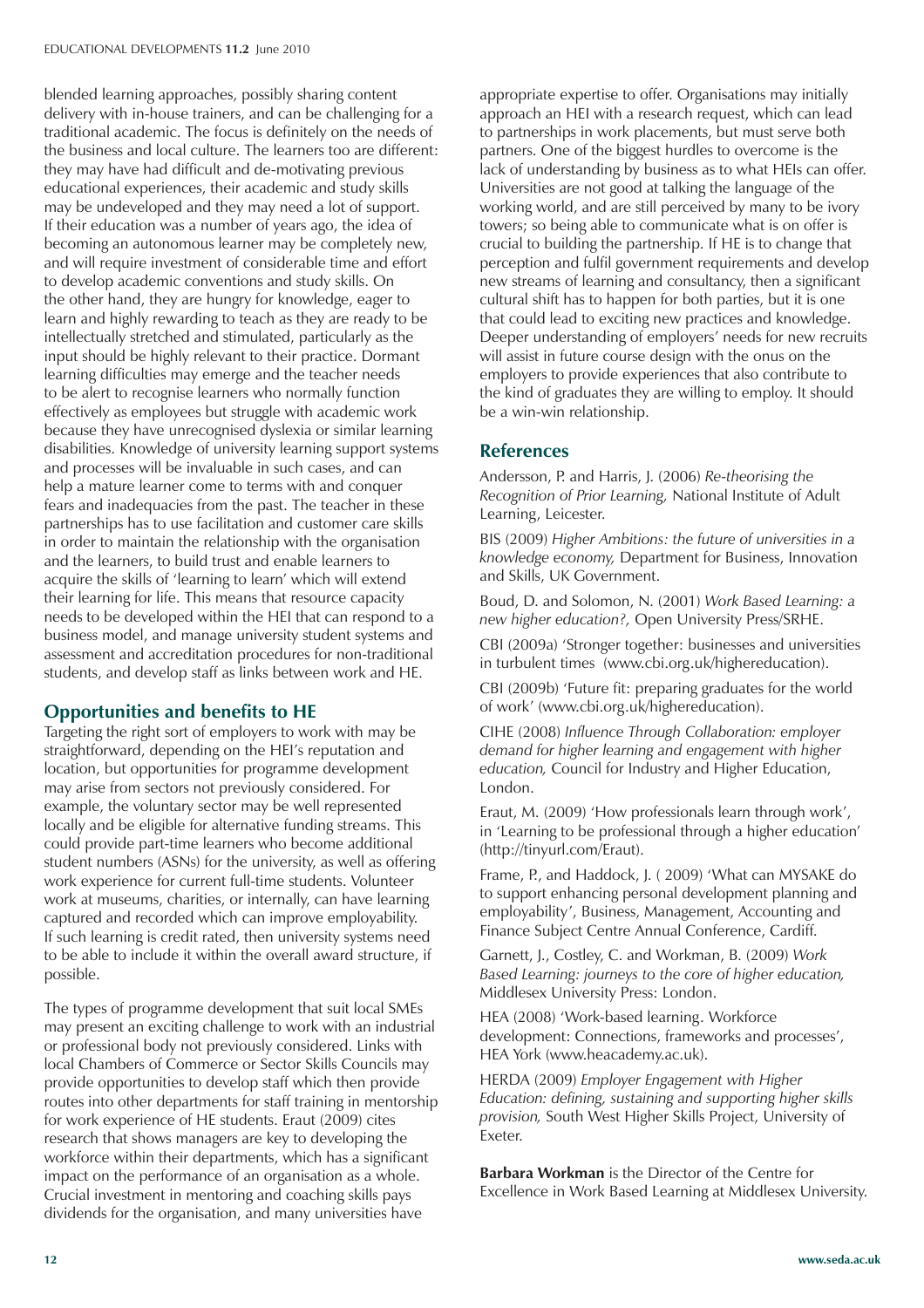### A SEDA Work-based Learning and Employer Engagement Award for Developers

**Tony Brand,** Independent Educational Consultant

#### **Introduction**

The concepts of employer engagement, employability and work-based learning are not new. Indeed, over the last forty years governments of various political persuasions have established many projects to draw the postcompulsory sector together with business and industry. In the 1980s, there were crude and failed attempts at Manpower Planning, constraining university recruitment in certain areas with expansion in others. Many would correctly claim that work-based learning is a far from new concept since it has been embraced in a number of professional disciplines for decades. Perhaps a new addition to the vocabulary is the concept of workrelated learning. It is even possible to conjecture that the ancient universities were founded on a concept of vocational learning.

In 2007, the QAA released the second edition of the *Code of Practice, Section 9: Work-based and placement learning.* At the time, I felt that there was a lot to commend in the publication since it realistically and clearly enunciated the key issues and aspects associated with the students' experiences of engaging in work-based learning. However, as the person responsible, at that time, for devising an institution's policy on work-based learning and employer engagement, I had lingering doubts about implementation and affordability. Notwithstanding our institutions' quality systems, what would be the realities associated with employers engaging in mentoring, supervision and assessment?

And yet the experiences of the last forty years have brought forth a range of Centres for Excellence in Teaching and Learning (CETLs) including a number which focus entirely upon Employer Engagement. A survey of the CETLs reveals that fifty-six out of the seventy-four make specific reference to the engagement themes outlined

in this article. Here is a selection of the phrases used to describe the core outcomes of the various projects:

> *'Work-related learning in the creative industries and Personal Development Planning; (students) enter the creative industries with a portfolio of skills and completed projects that have been shaped, developed and assessed in the context of the marketplace; "bridge back" to students' prior experiences and "bridge forward" to their future career ambitions; interdisciplinary mental health programmes within higher education and the mental health sector; learning partnership between a university and health and social care sector employers; will work with a range of industry and education partners to design and develop innovative ways of studying media practice; a unique interface with industry professionals and increased opportunities to train within cutting-edge theatre practices and technologies; programmes of visiting scholars, internships and links with the creative industries; make their experiences more relevant to industry; students working in public services; employer-linked activities; enhancing students' connections with professional practice; produce highly employable graduates; perform confidently and competently at the start of their professional careers; enhance students' vocational, leadership and entrepreneurial skills; students will learn professionalism; embedding the skills associated with employability and entrepreneurship more firmly; employability is a key issue for today's graduates; promote coherent, incremental professional skills acquisition.'*

One of the outcomes of the SEDA Seminar on 14 January this year was, while reviewing the HE Framework and the plans for the new Quality Assurance arrangements, the recognition that – for some institutions – work-based learning and employer engagement have become more significant. This in turn will require some educational developers to improve their expertise in these areas. The question arose – how could SEDA help?

We put around the JISC mail list the suggestion that we might develop an existing award which was also one of the courses SEDA currently delivers to support the community of developers. The proposal was that the 'Leading Educational Change (LEC)' course was a suitable vehicle. The LEC course is an on-line course with a weekly programme, substantial participant interaction, expert tutors and assessment by a portfolio. The proposal attracted support.

#### **The way forward**

SEDA will offer a specialist SEDA PDF award-bearing course in Work-based Learning/Employer Engagement. This is in response to national challenges and initiatives in higher education, and in doing so, SEDA is seeking to support the community of educational developers.

The current government has recently given strong encouragement to the development of flexible modes of delivery to enhance higher education's contribution to economic growth. BIS (2009) makes it clear that all universities will be expected to explain how they will improve graduates' career opportunities and to educate students in workplace skills and that:

> *'the next phase of expansion in higher education will hinge on providing opportunities for different types of people to study*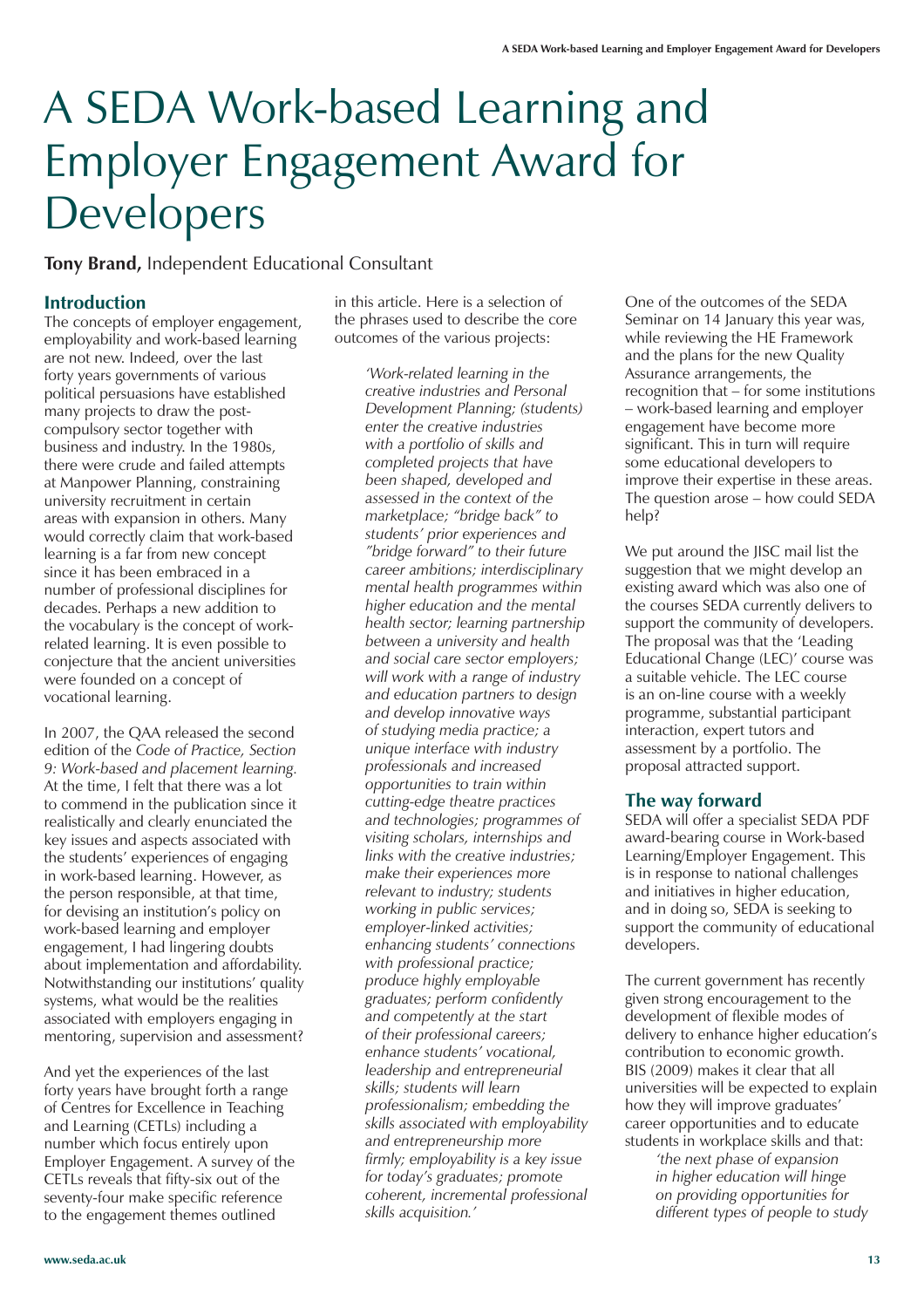*in a wider range of ways than in the past. The focus will therefore be on a greater diversity of models of learning: part-time, work-based, foundation degrees, and studying whilst at home.'* (BIS, 2009, p. 4)

In *Higher Ambitions* the government has also made it clear that engagement with employers should be one of the areas for contested funding (BIS, 2009, p. 4).

The SEDA course will be based upon the successful Leading Educational Change award, delivered wholly online over a period of twelve weeks this autumn. It will not only explore and exchange ideas about practical development encouraging discussion around the different approaches to curriculum and pedagogy implied by a 'professional' education, but it will also engage in debate about such issues as demand-led rather than supply-led HE when, for example, 'employer engagement' can mean 'employercommissioned' programmes. SEDA is expecting that the participants will be already working in this area and will take the course as part of their continuing professional development (CPD).

SEDA award courses are multi-faceted, providing development opportunities as well as professional recognition. Successful completion enables

participants to become members of the SEDA Fellowship scheme.

Run totally online over a twelve-week period, participants will be engaging in a structured Tutor and peer supported development of a professional portfolio. Specialist resources linked with work-based learning and employer engagement will be made available throughout the course. The experience of participation will inevitably be highly interactive and include the sharing of knowledge, experiences and issues. All of the SEDA award courses share a common development feature which enables participants to review their current roles, skills and attributes leading to an action plan for CPD. The Specialist Outcomes for the LEC award are:

- *Contribute to the development and delivery of institutional strategy for educational change*
- *Identify the overall goals for the development activities and processes, and make associated plans*
- *Help development colleagues to identify local goals and to plan appropriate methods within broad organisational and strategic contexts*
- *Ensure that colleagues carry out, monitor and evaluate the agreed development process and provide appropriate support*
- *Support colleagues in identifying with the client appropriate followup development activity.*

In satisfying these, the core element of the portfolio will be a case study based upon each participant's role and experiences of working at an institutional level with either workbased learning and/or employer engagement.

Further details and dates will be released in the near future.

#### **References**

BIS (2009) *Higher Ambitions: the future of universities in a knowledge economy,* Department for Business, Innovation and Skills, UK Government.

**Tony Brand** is an independent educational consultant.

### Notice to Publishers

Books for review should be sent to:

#### **SEDA**

Woburn House, 20 - 24 Tavistock Square London WC1H 9HF E-mail **office@seda.ac.uk**

### Theorising resistance to engagement with the Professional Standards Framework

**Julie Hall, Roehampton University** 

#### **Aims**

Like a number of others in the educational development community (Haggis, 2009; IJAD, 2007), I have been keen to promote a critical dialogue in educational development about the professional development of academic staff in the UK with a specific focus on the UK Professional Standards Framework. The SEDA grant allowed me to:

- build upon the action research I conducted in 2007 into academic staff perspectives on teaching standards
- take up the challenge of Haggis and others to go beyond the epistemological frameworks which have been traditionally privileged in educational development research.

To move beyond the *application* of the UKPSF to explore the social processes inherent in academics' engagement (or more precisely lack of engagement) with the standards is crucial, and it has been my feeling that such theorisation has been rather weak. This is important if our community is to move beyond sharing difficulties and possible solutions to implementation of the standards and respond to criticism that we work in opposition to the academic community, 'othering' them and that we work in an 'under theorised' way.

My research questions were:

1. How have those researching CPD in schools, universities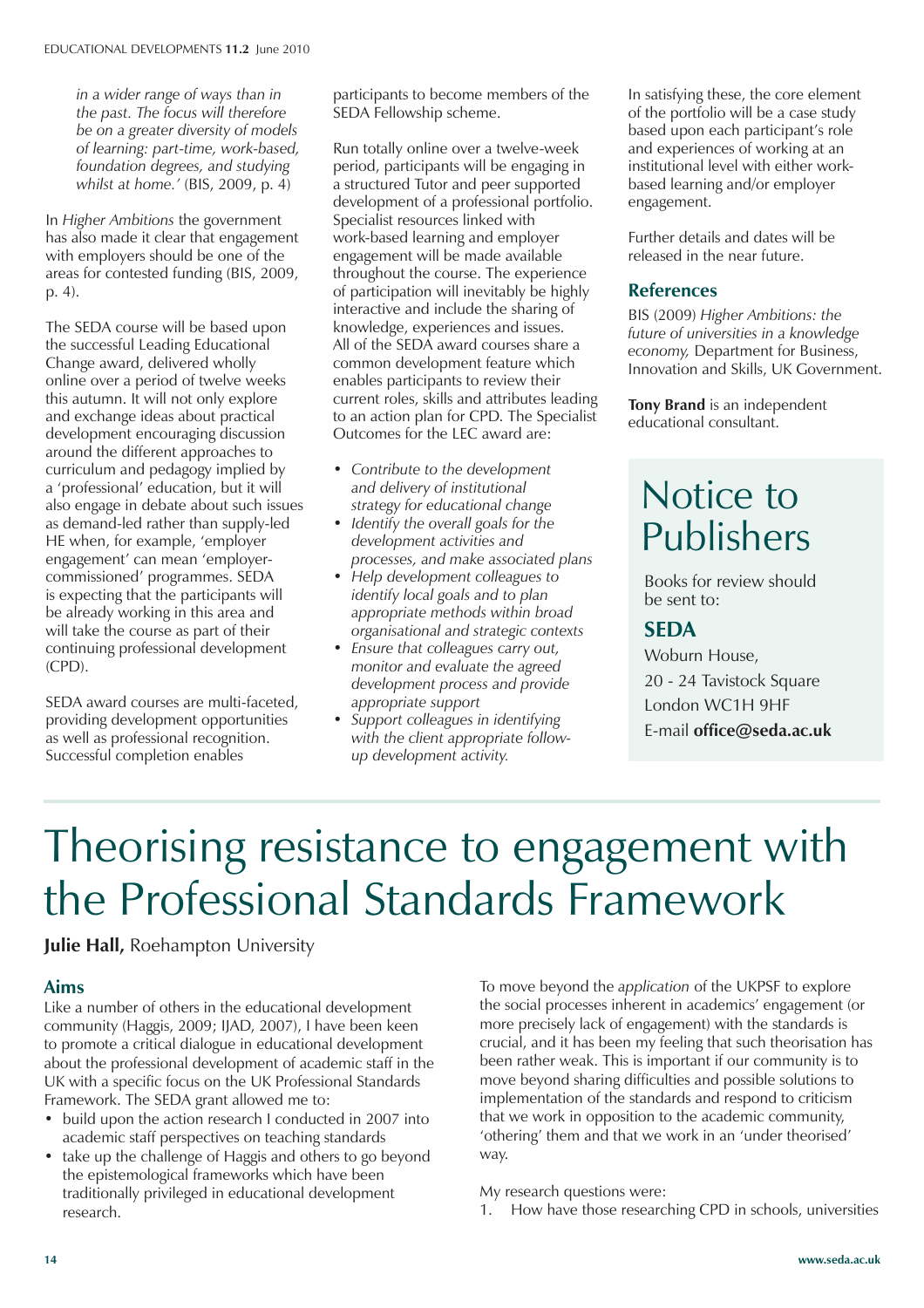and in adult education conceptualised notions of engagement and of becoming professional?

2. Are there particular theoretical perspectives around professional learning, community and the structuring of work in this period which might help us in understanding the reluctance of some academics to engage with the UKPSF?

#### **Outcomes**

The SEDA grant provided an opportunity to spend two days on a desk-based literature search. The grant resulted in:

- 1. A chapter provided for the SEDA Paper *Embedding CPD in Higher Education,* by Laycock, M. and Shrives, L. (2009)
- 2. A positively evaluated workshop at the November 2009 SEDA conference on ideology, epistemology and educational development.

#### **Ideas and issues raised by the literature search and explored in the November 2009 workshop**

In trying to understand reluctance to engage with the standards, it could be argued that the educational development community has tended to reify certain theoretical perspectives (such as 'communities of practice'), constraining our collective activity and limiting our reflexivity. The SEDA grant has allowed me to go beyond my traditional research base to explore how other academic and professional communities conceptualise notions of professional development and engagement with 'standards' and the social processes which underpin such engagement. It has led me in particular to return to my discipline origins in educational sociology and explore the school sector and the work of Ball, Habermas, Fullan, Deleuze and Bourdieu. In my former life as a sociology lecturer, it was common to describe oneself in relation to one's preferred theoretical perspective – the feminist sociologist, the Marxist and so on. In doing this, one was specifically highlighting that the world was viewed through a particular theoretical lens. It has struck me over the years that we do not do this overtly in educational development and this work may perhaps be seen as an attempt to prompt others within our community to 'come out' and explain through which particular theoretical lens we conceptualise our work. Professor Glynis Cousin exhorted us to do this at the SEDA conference in Liverpool in 2007.

In examining engagement with the standards, I have explored the following:

- notions of dialogue
- 'becoming' a lecturer in higher education
- power, privilege and control in higher education
- engagement and sustainability.

#### **Literature search results**

#### **1. Dialogic approaches**

A number of colleagues have suggested the importance of dialogue in aiding academic staff in reflecting upon their professional development. There are, I have discovered, a number of contemporary artists and art collectives that

have defined their practice precisely around the facilitation of dialogue among diverse communities in a similar way to the practice of some educational developers like myself. Parting from the traditions of object-making, these artists have adopted a performative, process-based approach. They are 'context providers' rather than 'content providers', in the words of British artist Peter Dunn, whose work involves the creative orchestration of collaborative encounters and conversations well beyond the institutional boundaries of the gallery or museum. These exchanges can catalyse surprisingly powerful transformations in the consciousness of their participants.

The questions that are raised by these projects clearly have a broader cultural and political resonance and provide an interesting perspective for educational developers. How do we form collective or communal identities without scapegoating those who are excluded from them? Is it possible to develop a cross-cultural dialogue without sacrificing the unique identities of individual speakers?

What unites this disparate network of artists and arts collectives is a series of provocative assumptions about the relationship between art and the broader social and political world, and about the kinds of knowledge that aesthetic experience is capable of producing. UK-based artists/organisers Ian Hunter and Celia Larner employ the term 'Littoral' art, to evoke the hybrid or in-between nature of these practices. French critic Nicolas Bourriaud has coined the term 'relational aesthetic' to describe works based around communication and exchange. Homi K. Bhabha writes of 'conversational art', and Tom Finkelpearl refers to 'dialogue-based public art' (Kester, 2004). As Kester explains, the concept of a dialogical art practice is derived from the Russian literary theorist Mikhail Bakhtin who argued that the work of art can be viewed as a kind of conversation, a *locus* of differing meanings, interpretations and points of view. He goes on to add, 'If, as I am suggesting, the evaluative framework for these projects is no longer centered on the physical object, then what is the new *locus* of judgment? I would contend that it resides in the condition and character of dialogical exchange itself.'

This is an area that I would argue has huge potential for exploration by educational developers keen to examine the condition and character of the kind of dialogical exchange which can be effective in educational development. Others such as the critical pedagogy special interest group of CSAP (http://tinyurl.com/CritPed) are also exploring these ideas. I found the podcasts from Coventry helpful in this regard (http://tinyurl.com/CritPedPodcasts).

#### **2. Theorising our perspectives**

My search took me beyond traditional educational development theory to that which is beginning to gain currency. For Deleuze and Guattari (1980) the term 'rhizome' is helpful to describe theory and research that allows for multiple, non-hierarchical entry and exit points in data representation and interpretation. In *A Thousand Plateaus* they explain that a rhizome works with horizontal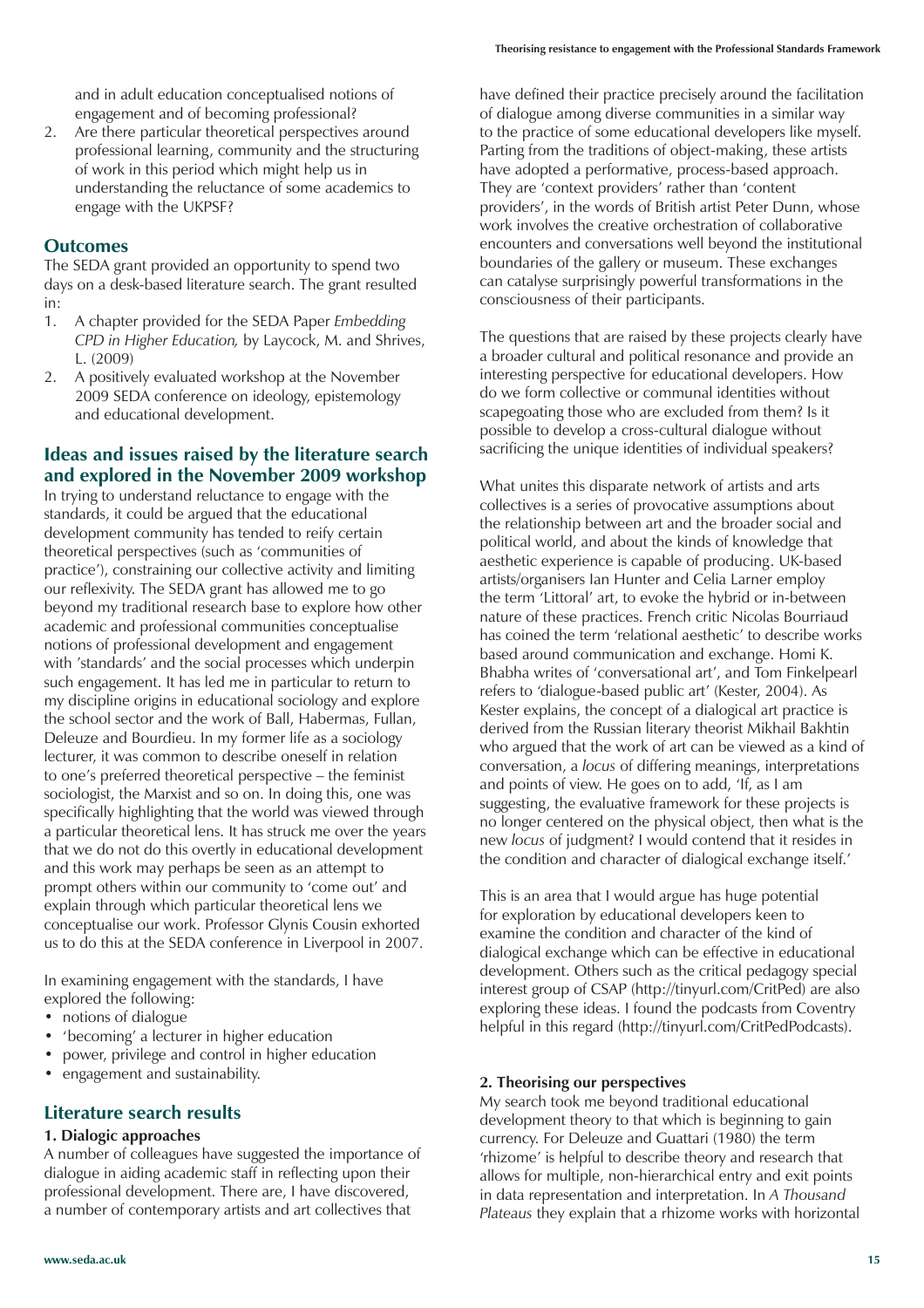and trans-species connections, while an arborescent model works with vertical and linear connections. Rhizome theory has gained currency in the educational field (Cousin, 2005) where it is has been used to critique the idea of the expert in pedagogic planning and the loss of the canon. The rhizomatic conception of learning involves negotiation; it is a social and personal creative act and can have multiple goals. It could be argued that the rhizome metaphor is particularly apt for educational development knowledge because it reaches out to and has its roots in a number of different disciplines and the knowledge we create is itself a moving target.

The French sociologist Pierre Bourdieu, working with various colleagues, developed the concept of cultural capital in the early 1960s in order to help address a particular empirical problem – namely, the fact that 'economic obstacles are not sufficient to explain' disparities in the educational attainment of children from different social classes (Bourdieu and Passeron, 1979 [1964], 8). Bourdieu argued that, above and beyond economic factors, 'cultural habits and…dispositions inherited from' the family are fundamentally important to school success (Bourdieu and Passeron, 1979 [1964],14). In doing so, he broke sharply with traditional sociological conceptions of culture, which tended to view it primarily as a source of shared norms and values, or as a vehicle of collective expression. Instead, Bourdieu maintained that culture shares many of the properties that are characteristic of economic capital. In particular, he asserted that cultural 'habits and dispositions' comprise a resource capable of generating 'profits'; they are potentially subject to *monopolisation* by individuals and groups; and, under appropriate conditions, they can be transmitted from one generation to the next.

Bourdieu further argued that cultural capital exists in three distinct forms. In its 'embodied' form, cultural capital is a 'competence' or skill that cannot be separated from its 'bearer' (that is, the person who 'holds' it). As such, the acquisition of cultural capital necessarily presupposes the investment of time devoted to learning and/or training. For example, a college student who studies art history has gained a competence which, because it is highly valued in some institutional settings, becomes an embodied form of cultural capital. Additionally, Bourdieu suggests that the objects themselves may function as a form of cultural capital, in so far as their use or consumption presupposes a certain amount of embodied cultural capital. For example, a philosophy text is an 'objectified' form of cultural capital since it requires prior training in philosophy to be understood. Finally, in societies with a system of formal education, cultural capital exists in an 'institutionalised' form. This is to say that when the school certifies individuals' competencies and skills by issuing credentials, their embodied cultural capital takes on an objective value. Thus, for example, since persons with the same credentials have a roughly equivalent worth on the labour market, educational degrees can be seen as a distinct form of cultural capital. Because they render

individuals interchangeable in this fashion, Bourdieu suggests that institutionalisation performs a function for cultural capital analogous to that performed by money in the case of economic capital. I have found these ideas very interesting in relation to further understanding the cultural capital associated with gaining recognition through UKPSF or of rejecting UKPSF as irrelevant.

#### **References**

Bourdieu, P. (1996) *The State Nobility: elite schools in the field of power,* Cambridge.

Bourdieu, P. and Passeron, J. C. (1979) *The Inheritors: French students and their relation to culture,* University of Chicago Press.

Cousin, G. (2005) 'Learning in cyberspace', in Land, R. and Bayne, S. (eds.), *Education in Cyberspace,* London: RoutledgeFalmer, pp. 117-129.

Deleuze, G. and Guattari, F. (1980) *A Thousand Plateaus,* trans. Brian Massumi, London and New York: Continuum.

Haggis, T. (2009) 'What have we been thinking of?', *Studies in Higher Education Special Issue: a critical engagement with research into HE,* vol. 34, no 4.

IJAD (2007) *International Journal for Academic Development*, vol. 12, issue 1.

Kester, G. (2004) *Conversation Pieces: community and communication in modern art,* University of California Press.

Laycock, M. and Shrives, L. (2008) *Embedding CPD in Higher Education,* SEDA Paper 123.

**Julie Hall** is the Head of the Learning and Teaching Enhancement Unit at Roehampton University.

# Copyright

Copyright for all published material is held by SEDA unless stated otherwise.

Contributors may use their material elsewhere after publication without permission, but the following note should be added: 'First published in Educational Developments, issue number and date'. Permission is required for use by a third party.

The publishers have endeavoured to find the copyright holders of all material in this magazine. If we have infringed copyright, we shall be pleased, on being satisfied as to the owner's title, to pay an appropriate fee as if prior permission had been obtained.

Every effort has been made to ensure accuracy in all published material. However, the Editorial Committee and the publishers cannot accept any liability for any inaccuracy accepted in good faith from reputable sources.

Any opinions expressed are those of the authors.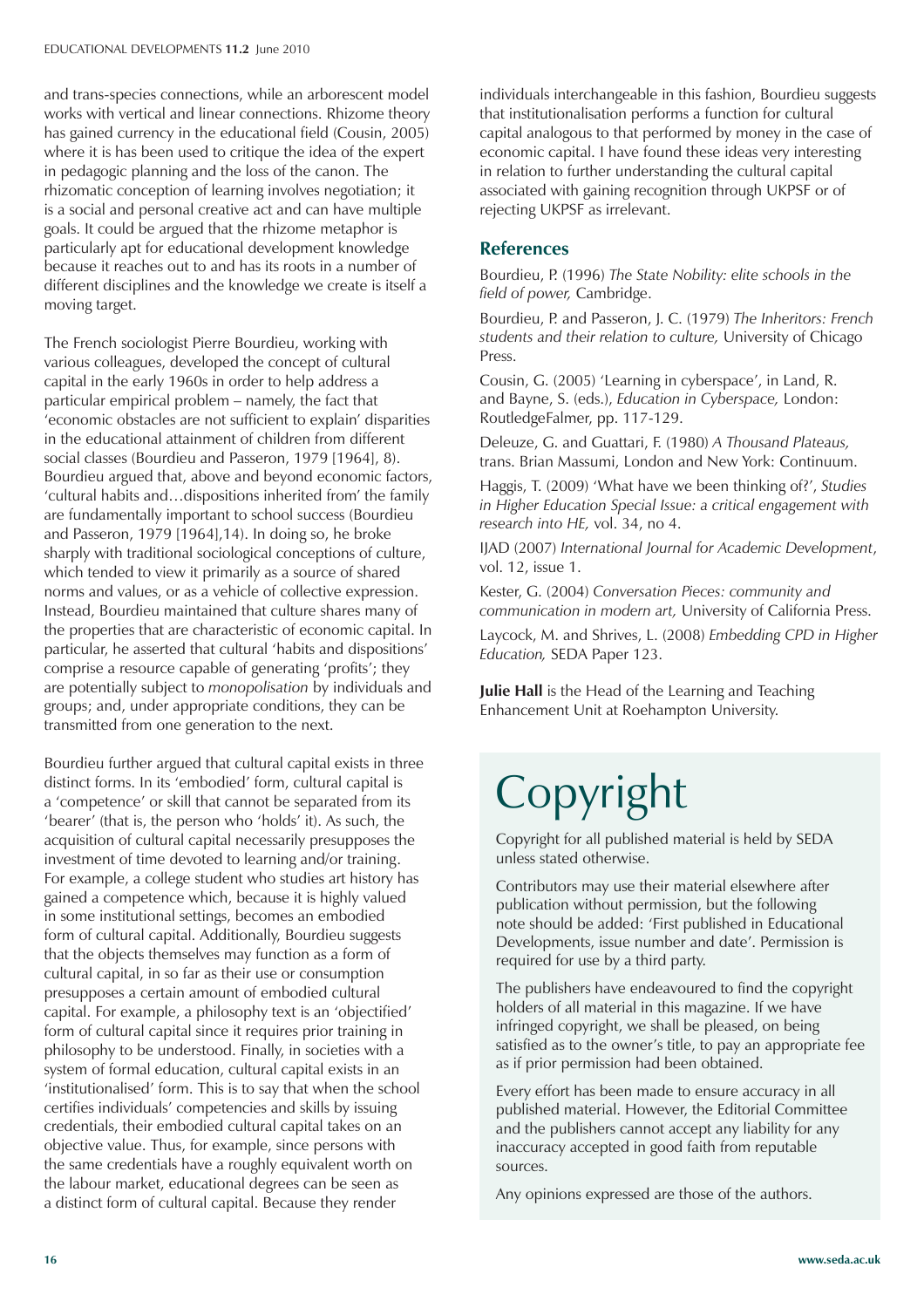## Exchanges and visits as CPD for educational developers

**Celia Popovic,** University of Central England

#### **Background**

In 2009, I was awarded a SEDA small grant to explore the use of exchanges and visits by educational developers. The basis for this research was a belief that exchanges and visits are valuable means of professional development. Participants at SEDA conferences and one-day events almost invariably mention the value of meeting with others and discussing shared concerns. In an increasingly stringent financial climate, we may find it harder to seek out these opportunities to share ideas, and to see our familiar landscape from a new perspective. Exchanges and visits may be a way of building on the benefits identified at conferences; however, they can also go much further in enabling participants to engage in activities in a new culture, leading to enhanced learning and development.

#### **What I did**

I identified seven participants for the study. They were from the UK, Canada, New Zealand and Australia, and between them had taken part in exchanges or visits to North America, Europe (including the UK), Australasia and the Far East. I interviewed most of the participants using Skype – a freeto-use system, which combined with Call Graph software, enabled me to see as well as speak to the participants and to record the conversations. These were later transcribed. The results of all seven interviews were analysed to identify key themes.

Following the interviews, I sent a questionnaire to selected people in the host and the home institution. The survey recipients were suggested by the participants. This was a short questionnaire asking about the effect on them of the visit or exchange and whether there were any problems or benefits to them or the institution.

#### **What I found**

In brief there were many benefits, few disadvantages, and several issues were raised which should be considered by anyone embarking on this activity.

Benefits for the individuals:

- Opportunity for adventure, fun and a chance to recharge one's batteries
- Professional development how to do things better in your own place by seeing them done differently elsewhere
- A chance to work on specific projects – the opportunity to have the time and space away from the 'day job'.

Benefits for the host institutions:

- Injection of ideas, inspiration, approaches, as well as a means to effect professional development for people in the host institution
- Workshops and events that are run by a visitor tend to attract more participation than the same event run in-house
- Opportunity to develop specific projects and/or resources
- A cost-effective way to get an extra member of staff
- The credibility is raised for the department and for the institution as a whole.

Benefits for the home institutions:

- Inspiration, ideas, approaches
- Specific projects and/or resource development that the participant brings back with them
- Access to the host institution for future collaboration
- Opportunity for the rest of the team at the home institution to take on the participant's role
- Participant returns refreshed and invigorated – although in two cases

this led to them finding alternative employment and a third claimed the effects wore off quickly!

• Credibility of the home institution is enhanced.

#### **Issues**

The *home institution* has to find cover for the participant if the visit is for more than a couple of weeks. This entails costs both directly in recruiting and training, but also indirectly as the replacement is unlikely to cover the whole of the participant's absence, or to be immediately up to speed and able to perform at the same level as the participant had they stayed.

The *host institution* takes a risk by taking on the visitor as they may not know beforehand whether they will fit into the team or share the host's ethos.

It may be difficult for the host to continue an initiative started or led by the visitor after they leave, partly because of lack of time and partly because of lack of expertise. It is important to plan the visit, both beforehand, and in terms of what will happen once the exchange or visit is over. Despite this it is likely that even with the best-planned visit, the first part will be slow and the last part hectic.

*The individual* will almost certainly experience some degree of loneliness, isolation and exhaustion. Depending on the location they may also face language barriers. Even where English was used for teaching and most staff at the host institution spoke English, if the main language was not English, then the participant was more likely to feel excluded at times. Participants also mentioned the danger of not knowing how best to make use of the available time and space.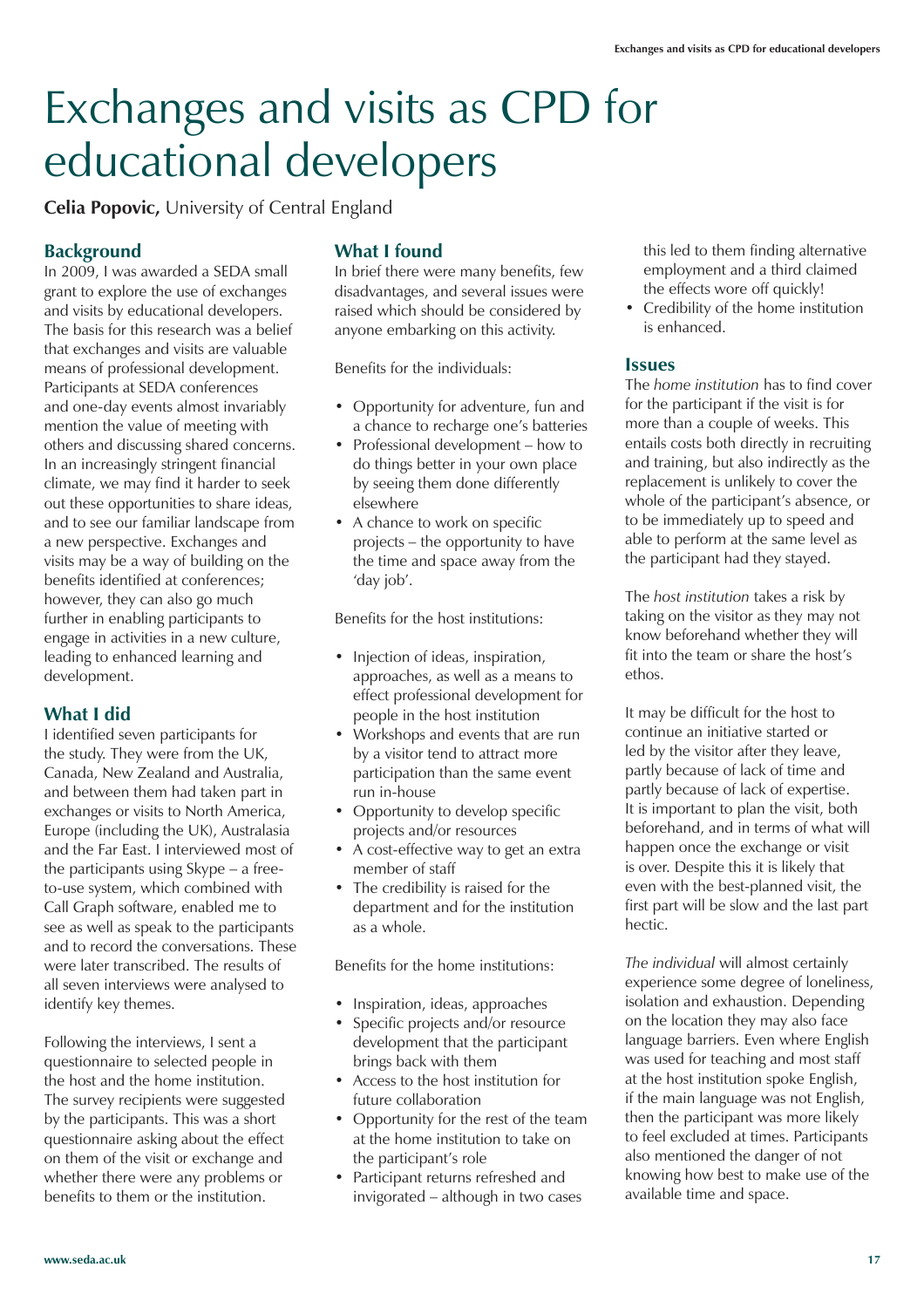#### **Conclusions**

Exchanges and visits are not new, but this may be the right time to start using them more than we have in the past as a way of invigorating home and host institutions, sharing good practice and developing networks. For individuals they offer the opportunity to refresh practice, to broaden the mind to

new possibilities and to create the opportunity for future collaboration. As each of the participants in this study has shown, it is possible for an individual to make this happen on any scale from a couple of weeks or less, to as long as two years. Although the participants in this study all went overseas, it is not vital for these visits or exchanges to be on

an international scale; it can be very enlightening to get 'under the skin' of another institution, even if in the same city.

**Dr Celia Popovic** is the Head of Educational Staff Development at the University of Central England's Centre for the Enhancement of Learning and Teaching.

### New approaches to doctoral supervision: implications for educational development

**Anne Lee,** University of Surrey

When I was first invited to do some research to find ways of developing doctoral supervisors, I found that much of the literature about doctoral supervision has concentrated on describing the ever-lengthening lists of functions that must be carried out. This functional approach is necessary, but there was less exploration of a different paradigm, a conceptual approach towards research supervision which might make it easier for supervisors to look at the underlying themes of how they could approach different situations. This article reviews and updates a framework for supervision which aimed to fill this gap, and looks at some of the implications for applying it.

#### **Models of supervision**

There are a number of alternative models of supervision. Grant and others have used a small number of cases of masters and doctoral supervision, analysed the dialogue and described power dynamic of the Hegelian 'Master-Slave' or 'apprenticeship' models (Grant, 2005, 2008).

Another model applied to research supervision was created by Gatfield (2005) when he described a grid with two axes of 'support' and 'structure' based on the managerial Blake and Moulton model. He verified this through interviews with twelve supervisors. Where support and structure were low the academics' style was found to be laissezfaire, and where support and structure were high, there was a contractual style. A pastoral style would mean that the academic provided high personal support but left the student to manage the structure of their research project and the directorial style would do the reverse. Gatfield argues (as I do) that no one approach is right or wrong, it is about appropriateness and sharing expectations. This model provides a useful contrast, but it applies more clearly to research supervision than to postgraduate teaching, and a four-quadrant matrix is more limiting in terms of analysis. Murphy *et al.* (2007) produced another four-quadrant matrix from interviews with seventeen

engineering supervisors and their students (34 participants in total) which looked at guiding and controlling on one axis and person and task focus on the other. Murphy and her colleagues also make the observation that supervision models are linked to beliefs about teaching, and this is something I begin to explore later in this article.

A third, frequently described, approach was created originally by Acker who looked at the 'technical rational model' (where the goal is either the creation of an independent researcher, scholarly creativity or speedy completion) and contrasted it with the 'negotiated order model', where there are 'many unspoken agendas operating throughout the research process and mutual expectations are subject to negotiation and change over time' (Acker, quoted in Wisker, 2005, p. 27). This approach problematises supervision and describes a goal-driven approach, but it does not explicitly link to other forms of postgraduate teaching and provide a simple tool for analysing problems.

A fourth conceptual approach to teaching and supervising at this level is to look at the practices implied by the model of 'communities of practice' (Lave and Wenger, 1991), which is, in effect, offering a decentralised version of the master/apprentice role. Lave and Wenger's work has had great impact in highlighting sociological issues implicit in teaching and learning, and they explore the way in which the student is helped (or not) to move through legitimate peripheral participation to an understanding and mastery of the tacit knowledge required to participate fully in an academic community. This element is explored further in the 'enculturation' approach to teaching and supervision.

One criticism of the framework proposed here is that it aims to create too much of a 'tidy reconciliation' of a process which is undeniably messy and individual. However, the original objective of the research project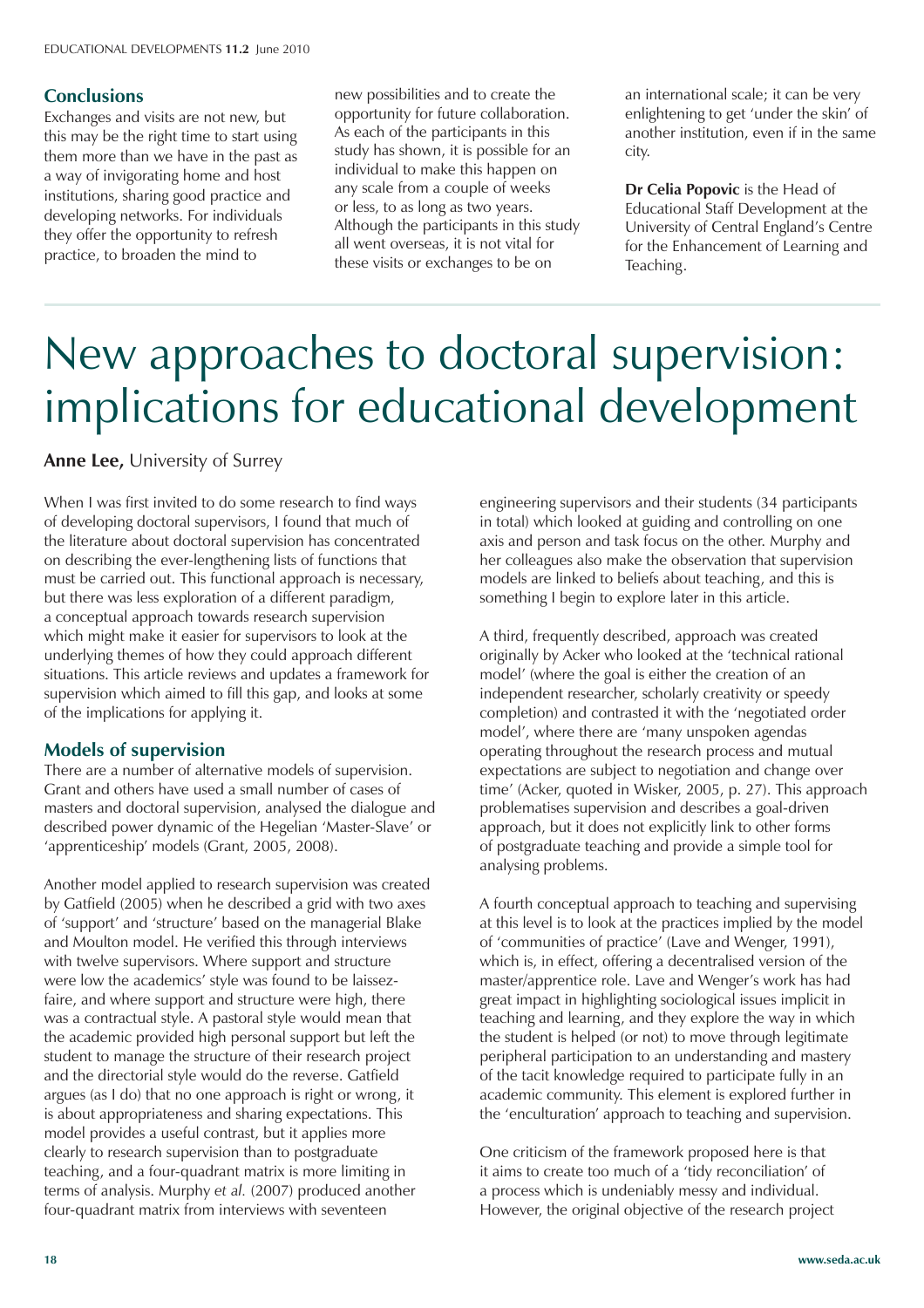was to identify the concepts which would make learning about supervision easier. The 'messiness' is still apparent when it comes to combining, blending and applying the different approaches to individual situations.

#### **A new approach**

I began the research by identifying and interviewing at some length supervisors in my own university who were recognised as 'excellent' by their peers and/or students. The sample grew to include supervisors at other UK universities and from the USA (where they call them advisors) and the research design is described elsewhere. A framework emerged from the analysis (Lee, 2008a and b) and it has been tested now with groups of supervisors at universities in the UK, Sweden, Denmark, South Africa and Estonia.

#### **Findings**

Five main approaches to supervision were identified. They intertwine in a complex manner and, although they are disentangled here to aid clarity, I do not maintain that they are independent of each other.

The framework is integrative in that it includes organisational, sociological, philosophical, psychological and emotional dimensions. Table 1 describes the original framework as it has been applied to doctoral supervision, looking at the supervisor's activities, knowledge and skills and hypothesising potential student reactions.

There are several relevant areas of literature which illuminate this framework:

#### **Functional**

This approach appears in a series of guides to effective supervision (Wisker, 2005; Eley and Jennings, 2005; Taylor and Beasley, 2005; Phillips and Pugh, 2005). They provide useful lists of tasks and vignettes, but they do not give supervisors a conceptual model to use in reflecting upon their beliefs about what supervision is about. Skills such as planning, directing, acquiring resources, getting the work done and monitoring are examples of features emphasised in this approach.

#### **Enculturation**

In this approach learning is seen as developing within a societal context (Lave and Wenger, 1991; Leonard, 2001; Delamont *et al.,* 2000) and they describe the importance of becoming a member of a discipline. Indeed, Delamont *et al.* argued that academics identify themselves by their discipline first and by their university and department second. There are also frequent references to an apprenticeship model in this context. The research student needs to acquire a great deal of subtle professional and interpersonal knowledge about how research and academic life are conducted.

#### **Critical thinking**

Critical thinking is a western philosophical tradition that encourages analysis, looking for propositions and arguments for and against them. The roots of this approach to supervision are both dialectic and dialogic. Dialectical thinking pits various propositions or theories against each other. Dialogical thinking requires a discussion and synthesis of a series of propositions and encourages the student to look for a hidden logic. The ability to synthesise literature and make a coherent argument has been identified by thesis examiners as a key activity that the student must undertake (Holbrook *et al.,* 2007).

#### **Emancipation**

Emancipation as a supervisory process implies both support and challenge. It is also a process which allows and supports personal transformation. Acquiring a PhD can be a transformative process; the prerequisites for transformative learning require critical reflection and a disorienting dilemma (Mezirow, 1991; Taylor, 2007).

#### **PROFESSIONAL CONSUMING CONSUMING PROFESSIONAL**

|                                         | <b>Functional</b>                                | <b>Enculturation</b>                      | <b>Critical</b><br><b>Thinking</b>   | Emancipation                               | Relationship<br><b>Development</b>                                 |
|-----------------------------------------|--------------------------------------------------|-------------------------------------------|--------------------------------------|--------------------------------------------|--------------------------------------------------------------------|
| Supervisor's<br>activity                | Rational<br>progression<br>through tasks         | Gatekeeping                               | Evaluation,<br>challenge             | Mentoring,<br>supporting<br>constructivism | Supervising by<br>experience,<br>developing a<br>relationship/team |
| Supervisor's<br>knowledge and<br>skills | Directing, project<br>management,<br>negotiation | Diagnosis of<br>deficiencies,<br>coaching | Argument,<br>analysis                | Facilitation,<br>reflection                | Integrity, managing<br>conflict, emotional<br>intelligence         |
| <b>Possible student</b><br>reaction     | Obedience,<br>Organised<br>negotiation           | Role modelling,<br>apprenticeship         | Constant inquiry,<br>fight or flight | Personal growth,<br>reframing              | A good team<br>member,<br>emotional<br>intelligence                |

*Table 1 A framework of approaches to research supervision*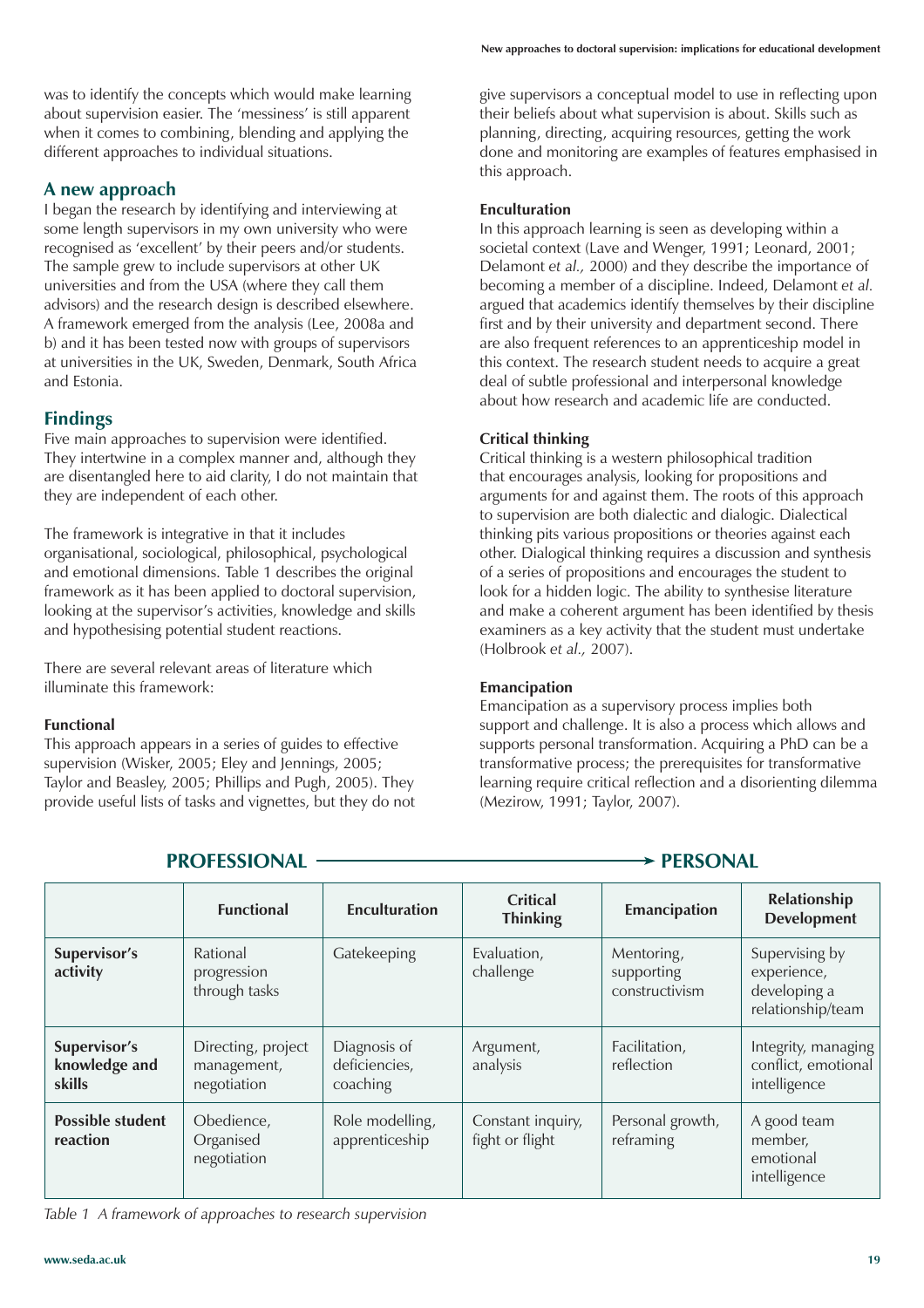#### **Relationships**

There is some evidence that poor relationships are blamed for poor completion rates (Taylor and Beasley, 2005, p. 69), and poor relationships can arise because of unarticulated and unmet expectations on both sides. Emotional intelligence has become a contested but popular phenomenon in this field (Salovey and Mayer, 1997).

#### **Implications for educational developers**

The first implication of this work relates to supervisor development. The argument is that supervisors who are aware of the strengths and weaknesses of all of these approaches to supervision, and who are able to combine approaches appropriately, will be better placed to develop their students. A typical workshop will include inviting supervisors to contribute case studies and will look at a range of potentially difficult situations, asking how a supervisor working from each approach might attempt to work through any problems and challenges. In practice a supervisor will blend approaches, but the framework helps them to do this from a knowledgeable base. This method also provides a neutral language for exploring differing expectations, both between supervisor and student and within supervisory teams.

There are universities with modular PGCerts and PGCAPs where whole modules are devoted to studying supervision, and in Sweden a higher education ordinance has ruled that all doctoral students have the right to have a trained supervisor. Consequently, Swedish universities have been running supervisor development programmes for some time, and this framework is now included in several of these types of programmes.

Secondly, we can review the framework in looking at one of the core elements of doctoral research: how does the framework encourage the development of original thinking? One analysis of how each approach might encourage creativity is shown below, and one of the more surprising elements to emerge is that the functional approach can also encourage creativity. An example of this arose in an interview with a supervisor who said:

 *'I think they find the direction difficult, that I have been so directive. I think they thought that they could swan in and wander around the literature for a bit and do what* 

*they liked...so I have insisted that they are here 9am-5pm five days a week. That is very hard for them...I am beginning to think the structure helps to make creativity, I would never have believed I would have said that. I think it is because people know where the boundaries are, they know what they have got to achieve and this helps in achieving that...they are putting up (creative ideas) on the wall...there is a sense of freedom in the structure I think.'* (Supervisor: Soft Applied)

However, critical thinking can also create original thought, and another supervisor illustrated this approach when they said:

 *'I have one mature student who is a senior partner in (his organisation), and it is great being his supervisor, he is so on the ball. Part of me thinks "what on earth have I got to offer him?" Then it turns out that he is breaking new ground himself and he really wants somebody else who thinks in very bizarre ways, which is what I do.'* (Supervisor: Soft Pure)

Many are used to juxtaposing the concepts of emancipation and creativity, but the reaction to constraints and criticism can also force the formation of new ideas. Table 2, below, illustrates how different approaches to supervision might encourage creativity.

A third impact of this work is to question the notion of research and teaching as separate but linked concepts. Research-led teaching is a concept which has been problematised in many ways (Jenkins, Healey and Zetter, 2007). If the five approaches can together create an holistic approach to supervision (and I accept that this is a big assumption), can the same five approaches be used to develop teaching and learning curricula for academic staff, and to evaluate the student experience of other groups of students, for example those taking a taught masters or research in undergraduate degrees? Table 3 looks at some elements of teaching masters students and maps them onto the framework.

There are some underlying assumptions about teaching and learning in this framework, and it would be interesting for academics to examine their own assumptions and core beliefs in the light of the issues presented in Table 4, where

| <b>Creativity as constraint focused</b><br><b>Creativity as fulfilment focused</b> |                                                  |                                       |                                                        |                               |                                                            |
|------------------------------------------------------------------------------------|--------------------------------------------------|---------------------------------------|--------------------------------------------------------|-------------------------------|------------------------------------------------------------|
|                                                                                    | <b>Functional</b>                                | <b>Enculturation</b>                  | <b>Critical</b><br><b>Thinking</b>                     | <b>Emancipation</b>           | Relationship<br><b>Development</b>                         |
| <b>Creativity might</b><br>arise from<br>(see Kleiman,<br>2008)                    | A reaction to<br>or resistance to<br>constraints | A process of<br>incremental<br>change | Purposeful<br>exploitation<br>of chance<br>occurrences | Reacting to<br>disorientation | Creation of<br>something new<br>that has personal<br>value |

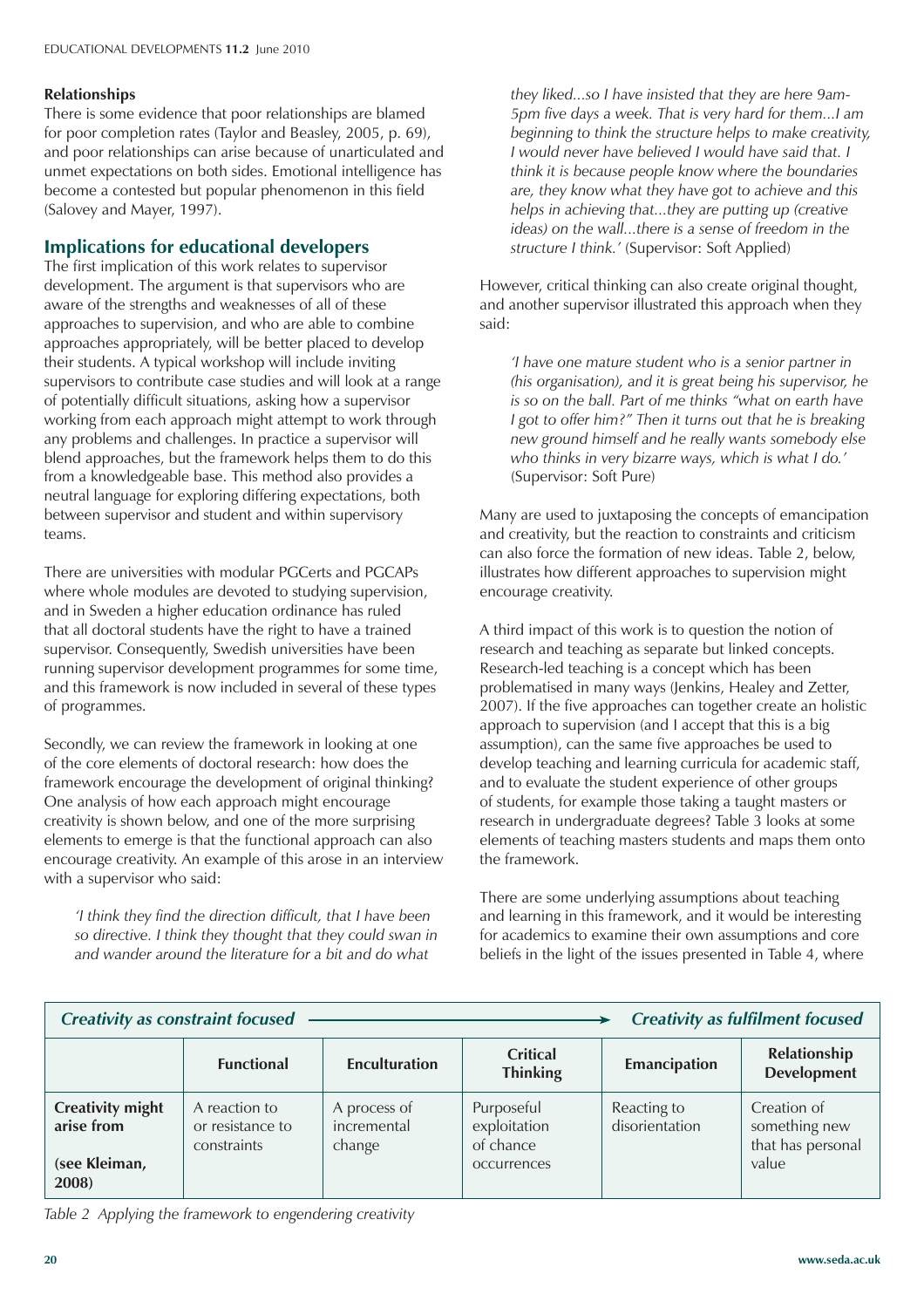|                                                | <b>Functional</b>                                                                                                                          | <b>Enculturation</b>                                                                                                                                              | <b>Critical</b><br><b>Thinking</b>                                                                                                                                                             | Emancipation                                                                                                                                                                                      | Relationship<br><b>Development</b>                                                                                                                          |
|------------------------------------------------|--------------------------------------------------------------------------------------------------------------------------------------------|-------------------------------------------------------------------------------------------------------------------------------------------------------------------|------------------------------------------------------------------------------------------------------------------------------------------------------------------------------------------------|---------------------------------------------------------------------------------------------------------------------------------------------------------------------------------------------------|-------------------------------------------------------------------------------------------------------------------------------------------------------------|
| Some skills<br>of teaching at<br>masters level | Curriculum design<br>Lecturing and<br>small group<br>teaching/tutoring<br>skills<br>Giving feedback<br>and assessment<br>Quality assurance | Induction of<br>students<br>Organising<br>departmental<br>seminars and<br>conferences<br>Finding and<br>sharing examples<br>of good practice<br>in the discipline | <b>Giving students</b><br>the tools for<br>self and peer<br>assessment<br>Comparing the<br>criteria for validity<br>in own subject<br>with others<br>Attending/<br>organising journal<br>clubs | Introducing<br>research in the<br>curriculum<br>Supporting<br>enquiry-based<br>learning<br>Engaging<br>with personal<br>development<br>planning<br>Encouraging<br>metacognition<br>and reflection | Participating in<br>and initiating<br>social events<br>Reflection on<br>appropriate self-<br>disclosure and<br>boundaries<br>Skills in managing<br>conflict |

*Table 3 Applying the framework to the student experience for a taught masters programme*

they are analysed a little further.

Fourthly, we need to ask questions about the broader impact of each of these approaches on student development, personal development planning, career development and employability. Under the Concordat (Vitae, 2008) and the Joint Skills Statement (Roberts, 2002), both in Europe and the UK, there is an expectation that universities will provide a broader education at this high level. So is it justifiable to ask, for example, whether an enculturation approach encourages students to stay within the discipline and seek work within academia?

Finally, we can ask on a broader level whether the university is meeting student needs – the supervisor cannot be the person responsible for meeting all student needs. However, the doctoral student's experience is coming more under

the microscope (HEA PRES surveys), so can this framework provide a tool for evaluating what we offer? There are two underlying questions. Are there needs and expectations that students bring to the university which do not fit into this framework? If this framework is acceptable, who are the people responsible for ensuring that students can meet all these different needs? Table 5, overleaf, illustrates the different expectations that students might have (and one student may have all these expectations at different times during their studies).

As this work was largely based on what supervisors said they did, there are likely to be differences between espoused theory and theory-in-use (Argyris and Schon, 1974), and employing mixed research methods in future projects would help to clarify this. For example, we could include: observation, recording supervision sessions, reviewing

|                                                         | <b>Functional</b>                                     | <b>Enculturation</b>                                                                 | <b>Critical</b><br><b>Thinking</b>                    | Emancipation                       | Relationship<br><b>Development</b>          |
|---------------------------------------------------------|-------------------------------------------------------|--------------------------------------------------------------------------------------|-------------------------------------------------------|------------------------------------|---------------------------------------------|
| Role of the<br>lecture                                  | Logical giving of<br>information                      | Introduction of<br>key texts and<br>people                                           | Explain how to<br>evaluate, validate<br>and challenge | Point to sources of<br>information | Welcome,<br>create learning<br>partnerships |
| <b>Underlying</b><br>approaches to<br>teaching          | Prescriptive,<br>possibly didactic                    | Inclusive,<br>participatory,<br>demonstrating<br>good practice                       | Analytical,<br>theoretical,<br>conceptual             | Enabling,<br>empowering            | Friendship,<br>altruism,<br>co-inquirer     |
| <b>Core benefits</b><br>about learning<br>and knowledge | Learning is about<br>the accumulation<br>of knowledge | Learning is<br>engaging in<br>academic/<br>professional<br>disciplinary<br>practices | Learning is about<br>developing<br>cognitive skills   | Learning is about<br>discovery     | Learning is<br>about shared<br>development  |

*Table 4 Applying the framework to elements of teaching and learning*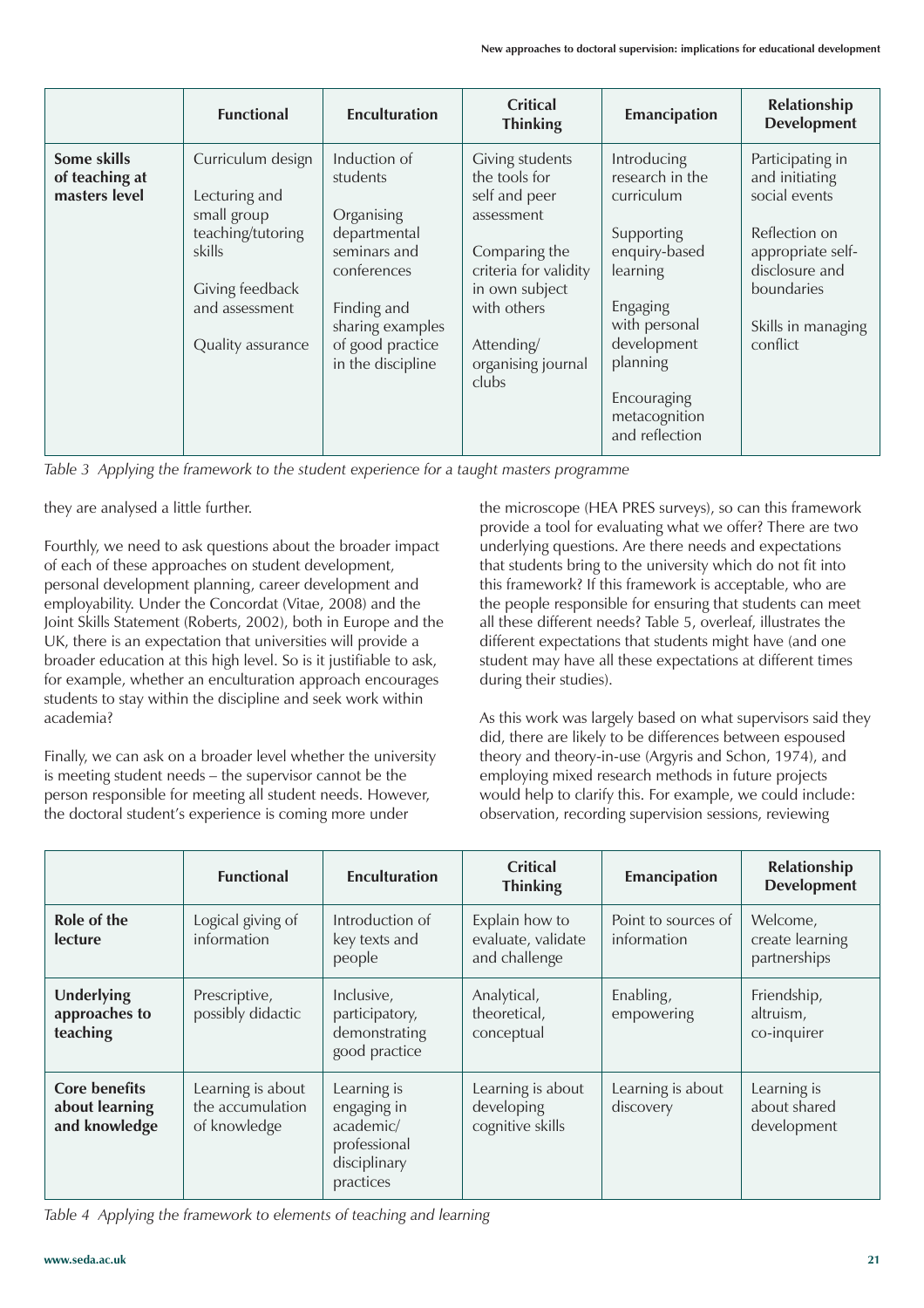|                                          | <b>Functional</b>       | <b>Enculturation</b>    | <b>Critical</b><br><b>Thinking</b> | Emancipation       | Relationship<br><b>Development</b> |
|------------------------------------------|-------------------------|-------------------------|------------------------------------|--------------------|------------------------------------|
| <b>What students</b><br>might be seeking | Certainty               | Belonging               | Ability to think in<br>new ways    | Self awareness     | Friendship                         |
|                                          | Clear signposts         | <b>Direction</b>        | Ability to analyse,                | Autonomy           | <b>Nurturing</b>                   |
|                                          | Evidence of<br>progress | Career<br>opportunities | to recognise flaws<br>in arguments | Self actualisation | Equality                           |
|                                          |                         | Role models             |                                    |                    |                                    |

*Table 5 Applying the framework to identifying student needs*

documentation, and asking students and supervisors to keep diaries.

Other areas for further study include disciplinary similarities and differences, the relationship between approaches to research supervision and other teaching and learning activities, gender issues and the effect of organisational initiatives on the quality of doctoral supervision.

#### **Limitations to the framework**

This framework can be seen as being reductionist, but the straight lines are really for analysis, and it is in the melding of different approaches to doctoral supervision that the supervisor creates a robust repertoire of supervisory skills.

The framework refers to the economic imperative primarily through looking at the functional approach. There are also broader economic issues relating to knowledge transfer and research as an activity for economic and societal well-being – these meta-perspectives are best addressed through a combination of perspectives, not just one.

An historical perspective is not explicitly included and for some academics it may be important to explore this. The whole framework is grounded in the language of a western culture, and other cultures may want to re-interpret this.

The blending of approaches is demonstrated in the following diagram (Figure 1) which describes how they may be interrelated in practice. The Venn-type diagram shows the functional approach as the background to all doctoral supervision because awards cannot be made outside an accrediting institution. The other approaches all overlap and can be blended in different ways according to the situation,

age and stage of both supervisor and student. There is some evidence from the interviews that over time supervisors move from working in a large relationship circle to giving the functional approach more prominence. Newer supervisors are more concerned about the quality of the relationship, but more experienced supervisors recognise the key stages and milestones that the research process will go through, and emphasise them.



*Figure 1 The interrelationship between different approaches in practice*

Finally, it is recognised that supervision does not take place in isolation. Organisations (be they universities, research institutes, colleges, graduate schools or departments) can introduce many practices which will also have a significant impact on the doctoral student's progress. For example, some universities are becoming much more prescriptive about such issues as: who can supervise, the monitoring of student

|                                          | <b>Functional</b>                    | <b>Enculturation</b>      | <b>Critical</b><br><b>Thinking</b> | <b>Emancipation</b>            | Relationship<br><b>Development</b> |
|------------------------------------------|--------------------------------------|---------------------------|------------------------------------|--------------------------------|------------------------------------|
| <b>Beliefs about</b><br>how people learn | Structured goal-<br>oriented process | Emulating,<br>replicating | Theorising,<br>analysing           | Discovering,<br>constructivism | Being affirmed                     |
| <b>Values</b>                            | Practical<br>applicability           | <b>Belonging</b>          | Reason,<br>rigour                  | Autonomy                       | Love,<br>agape                     |

*Table 6 Applying the framework to understanding core beliefs and values*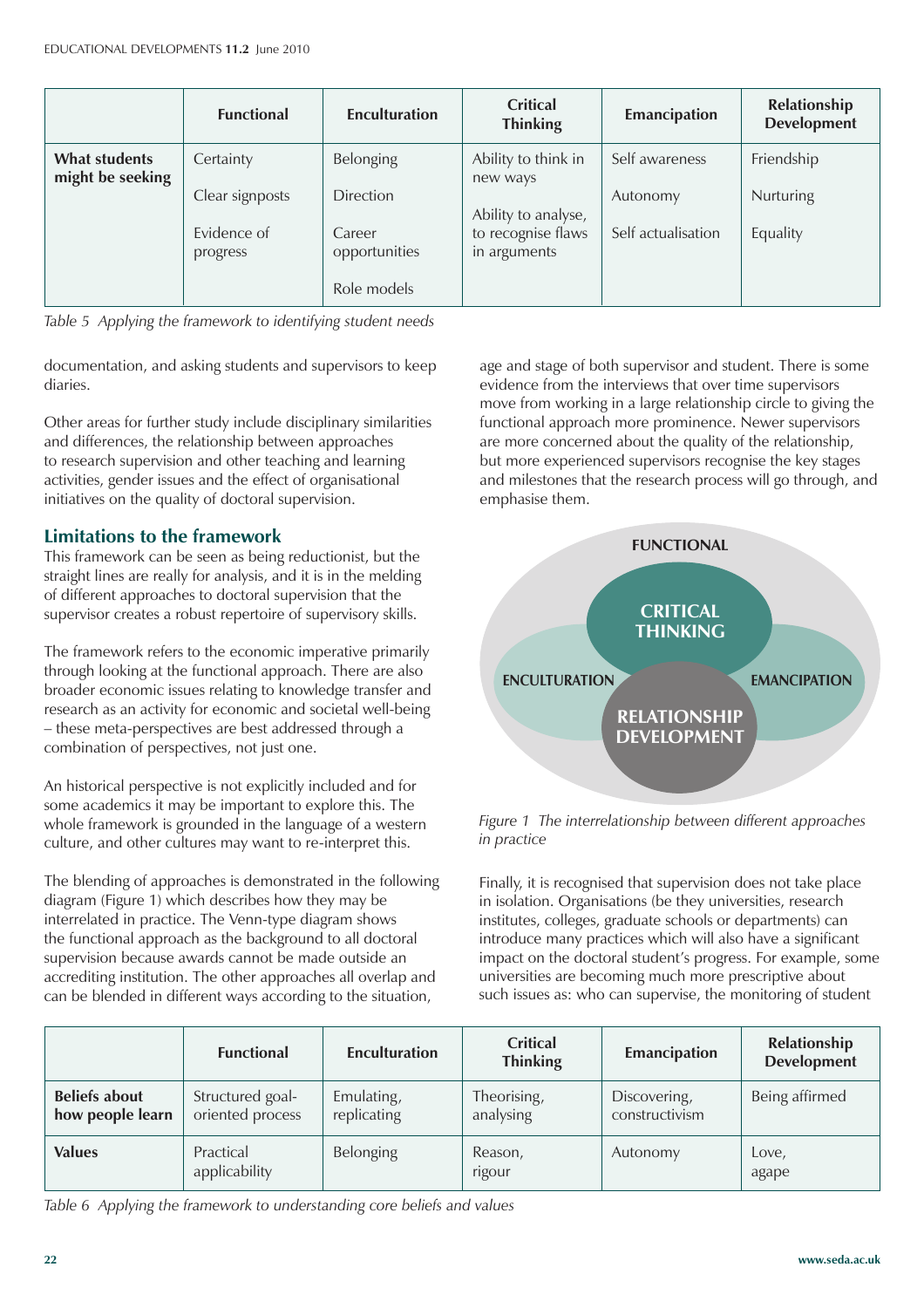progress, the use of student satisfaction and exit surveys, cohort-based research methods, generic skills training, the opportunities for Graduate Teaching Assistants, and differing workload models. The framework reviewed in this article still places the relationship between the supervisor(s) and the students at the heart of the student's learning experience.

#### **Conclusion**

This article asks whether the fundamental values of being usable, belonging, rigorous reason, autonomy and agape are sufficient for the analysis of supervision, and potentially for the analysis of curricula and the student experience. If this framework proves to be robust, then we can move forward the teaching and learning experience with some confidence. Table 6, previous page, describes these values and aligns them to core beliefs about how people learn.

We are also left with the question of how to test this paradigm further. Longitudinal, multi-method studies could provide us with much more material with which to test the framework in different disciplines, gender partnerships, organisational frameworks and cultures. I would welcome comments on this.

#### **References**

Argyris, C. and Schon, D. A. (1974) *Theory In Practice: increasing professional effectiveness,* a joint publication in the Jossey-Bass Higher and Adult Education Series and the Jossey-Bass Management Series, Jossey-Bass Inc., San Francisco.

Delamont, S., Atkinson, P. and Parry, O. (2000) *The Doctoral Experience. Success and failure in graduate school,* London: Falmer Press.

Eley, A. and Jennings, R. (2005) *Effective Postgraduate Supervision,* Maidenhead: OU Press, McGraw-Hill Education.

Gatfield, T. J. (2005) 'An investigation into PhD supervisory management styles: development of a dynamic conceptual model and its managerial implications', *Journal of Higher Education Policy and Management*, vol. 27(3), pp. 311-325.

Grant, B. M. (2005) *The Pedagogy of Graduate Supervision: figuring the relations between supervisor and student,* PhD thesis, University of Auckland, Aotearoa, New Zealand.

Grant, B. M. (2008) 'Agonistic struggle: master-slave dialogues in humanities supervision', *Arts and Humanities in Higher Education,* vol. 7(1), pp. 9-27.

HEA Postgraduate Research Experience Survey (PRES) (www. heacademy.ac.uk/ourwork/research/surveys/pres).

Holbrook, A., Bourke, S., Fairbairn, H. and Lovat, T. (2007) 'Examiner comment on the literature review in Ph.D. theses', *Studies in Higher Education,* vol. 32, no. 3, pp. 337-356.

Jenkins, A., Healey, M. and Zetter, R. (2007) *Linking Teaching and Research in Disciplines and Departments,* York: Higher Education Academy.

Kleiman, P. (2008) 'Towards transformation: conceptions of creativity in higher education', *Innovations in Education and Teaching International,* 45.3, pp. 209-217.

Lave, J. and Wenger, E. (1991) *Situated Learning: legitimate* 

*peripheral participation,* Cambridge: Cambridge University Press.

Lee, A. (2008a) *Supervisory Teams – making them work,* Series 2, No. 6 in 'Issues in Postgraduate Education', London: Society for Research into Higher Education.

Lee, A. (2008b) 'How are doctoral students supervised? Concepts of research supervision', *Studies in Higher Education,* 33(4), pp. 267-281.

Leonard, D. (2001) *A Woman's Guide to Doctoral Studies,* Buckingham: Open University Press.

Mezirow, J. (1991) *Transformative Dimensions of Adult Learning,* Jossey Bass, San Francisco CA.

Murphy, N., Bain, J. and Conrad, L. (2007) 'Orientations to higher degree supervision', *Higher Education,* 53, pp. 209- 234.

Phillips, E. M. and Pugh, D. S. (2005) *How to Get a PhD,* 4th edn., Buckingham.

Roberts Review (2002) 'Set for success: the supply of people with science, engineering and technology skills' (http://www. grad.ac.uk/roberts).

Salovey, P. and Mayer, J. (1997) 'What is emotional intelligence?', in Salovey, P. and Sluyter, D., *Emotional Development and Emotional Intelligence: implications for educators,* Basic Books, New York, pp. 3-31.

Taylor, E. W. (2007) 'An update of transformative learning theory: a critical review of the empirical research (1999- 2005)', *International Journal of Lifelong Education,* vol. 26, no. 2, 173-191.

Taylor, S. and Beasley, N. (2005) *A Handbook for Doctoral Supervisors,* Routledge: Abingdon.

Vitae (2008) 'The concordat to support the career development of researchers' (www.researchconcordat.ac.uk).

Wisker, G. (2005) *The Good Supervisor,* Basingstoke: Palgrave Study Guides, Macmillan.

**Dr Anne Lee** is at the Centre for Educational and Academic Development at the University of Surrey (a.lee@surrey. ac.uk).

### Information for **Contributors**

The Editorial Committee of *Educational Developments* welcomes contributions on any aspect of staff and educational development likely to be of interest to readers.

Submission of an article to *Educational Developments* implies that it has not been published elsewhere and that it is not currently being considered by any other publisher or editor.

For more information please contact the SEDA office via email: office@seda.ac.uk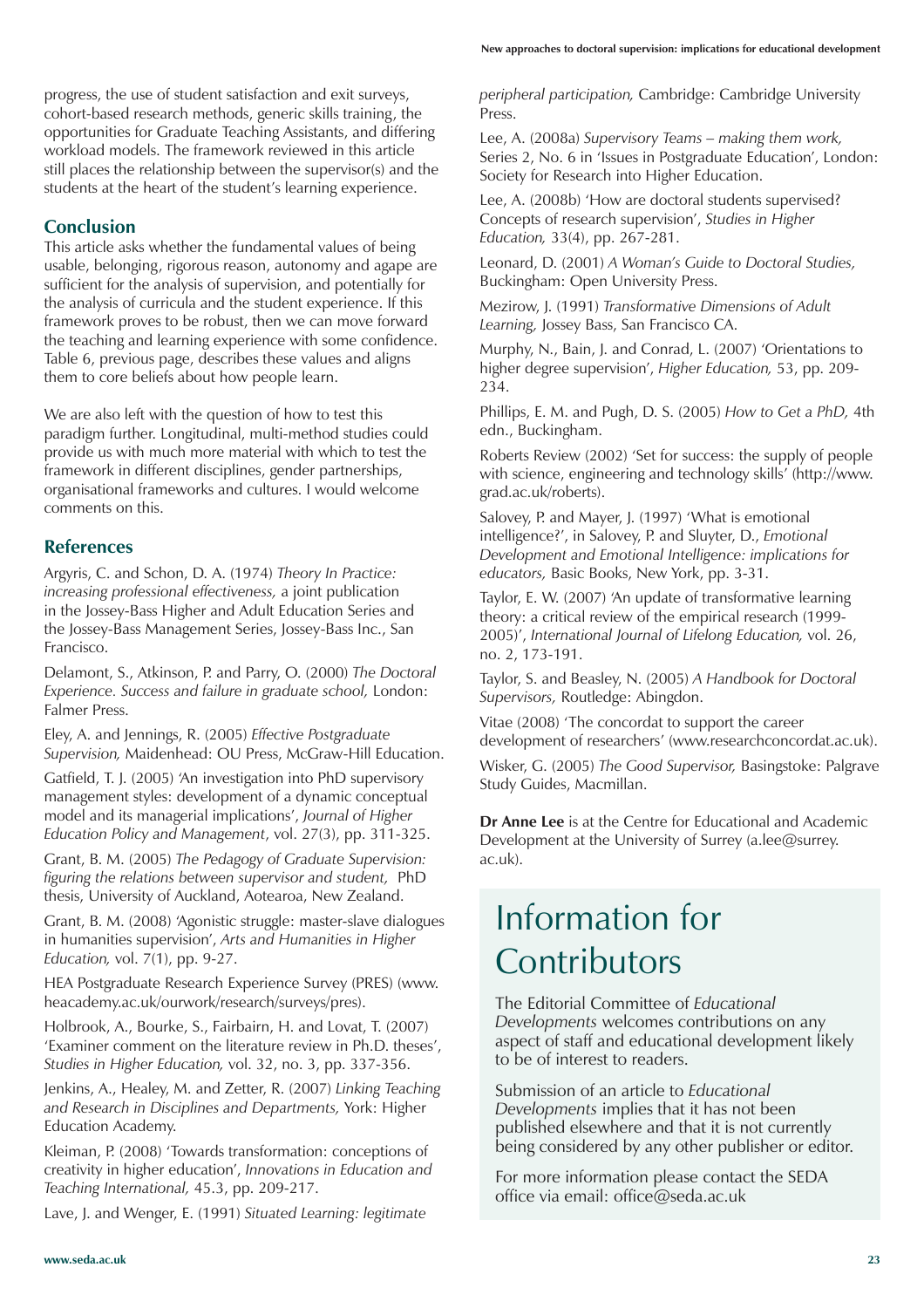# Reflecting on Academic Leadership

#### **Richard Hill,** University of Derby

As I approach a new role as a senior academic manager, I've been reflecting upon my time spent as an academic developer within a previous higher education institution. In particular, I have been considering what academic leadership means to me. This article is my opportunity to share that reflection.

In this new role, I notice a change in my thinking. I have to consider the size of the new challenges and think about how I can coordinate and delegate the tasks required to initiate changes in practice. I am resigned to the fact that these activities will take time. I need to win over new colleagues, and chase the progress of numerous projects. I will probably have to describe how the projects are conducted, so that they harmonise with my way of working. But I'm looking forward with a newfound invigoration. The challenges are achievable and energising, the prospects are enticing and enthusing.

I was thrust into the world of academic development during 2007 by applying for a Teaching Fellow secondment. As most new occupations unfold, there is much about the role that is unanticipated. The experience of this job was no different. There were responsibilities that were difficult to comprehend, and only two years to 'achieve results'.

As the figurehead for the HEFCE Research Informed Teaching initiative, for a Faculty that contains Art and Design, Computing, Engineering and the Sciences, I had two senior managers, and no staff to line manage. There was the prospect of not being able to achieve anything tangible and I was beginning to understand why other, similar roles appeared to produce very little in terms of long-lasting change.

One of my managers was quite keen on output and impact, since he was being measured in that way. My other manager was primarily interested in exploring ways of working and establishing a set of principles to work to. This was confusing. I had the apparent responsibility to report improvements within the Faculty

resulting from my appointment. Although I could foresee activities that would demonstrate that positive change had taken place, I had no time to physically manage the change required.

I attribute the shift in my thinking to an improved understanding of what academic leadership means. My understanding (whilst still maturing) has developed as a result of being scholarly, but primarily it has come about through my experiences as an academic developer. What has been particularly interesting for me has been the way I have been encouraged to re-frame my view of academic development experiences, in a way that has provided scenarios for me to explore in a scholarly way. I have identified four key characteristics that have directly contributed to my own understanding of the leadership role:

- • *Exposure to first-hand experience of being led* – Understanding traits of leadership and observing leadership practice at close quarters. Seeing what happens as a result of this practice and being critical about being led, improving my ability to recognise leadership behaviours in others
- *The creation of space in my work plan and the devotion of time to reflect -* My teaching workload was reduced by a nominal 20%, arguably insufficient time to do anything of any worth in a Faculty of 3000 students. But by adopting the approach of changing the world – or more importantly, changing the Faculty – one mind at a time, somehow my vision became a possibility. My vision was in some sense a translation of somebody else's, a reflection upon the University perspectives and how they related to operations in my Faculty. But it was also an opportunity for me to reflect and exercise my aspirations, and the realisation that this could take place, the first time in my academic career, became invigorating
- *Creating a local environment that rejects the tendency to react* – (not

the quick hit/win as a result of a spreadsheet) and having the faith to wait expectantly for change to emerge (Seel, 2010)

• *A chance to network with colleagues in similar positions through a SEDA course* – Developing opportunities to empower colleagues with my own supportive behaviour; from listening, assistance with institutional processes, the fostering of new networks or just plain old effective conversation (Haigh, 2005).

Early on in the role I attended a conference to try and familiarise myself with the new context I had found myself in. Uncharacteristically, I returned with only one idea. I usually come back from conferences with many ideas. This idea, to launch an undergraduate student research journal, seemed the obvious thing to do. It fully supported my vision of staff and students working in a partnership of learning, and would provide sufficient visibility of the transformation that I believed needed to take place.

#### **How my own practice has changed**

Looking back I was led both explicitly and autocratically. More often than not, however, I was led surreptitiously, by being allowed the space to lead myself, whilst also supporting a common vision. As I worked with a Senior Academic member of staff, I was cajoled and manoeuvred into position. I felt frustration at being left to 'join the dots', but also experienced a deep-seated achievement when I reflected upon progress. The relationship never seemed to be tested, as the implicit trust communicated towards me fostered a communal loyalty to the vision. Ideas were planted in our conversations and mutual support was communicated through others.

So what did this mean for my own practice? My conversations have focus, and I am much more tolerant of their emergent outcomes. Conversation is now a recognised part of mine and others' development. I sow seeds of ideas through conversation. When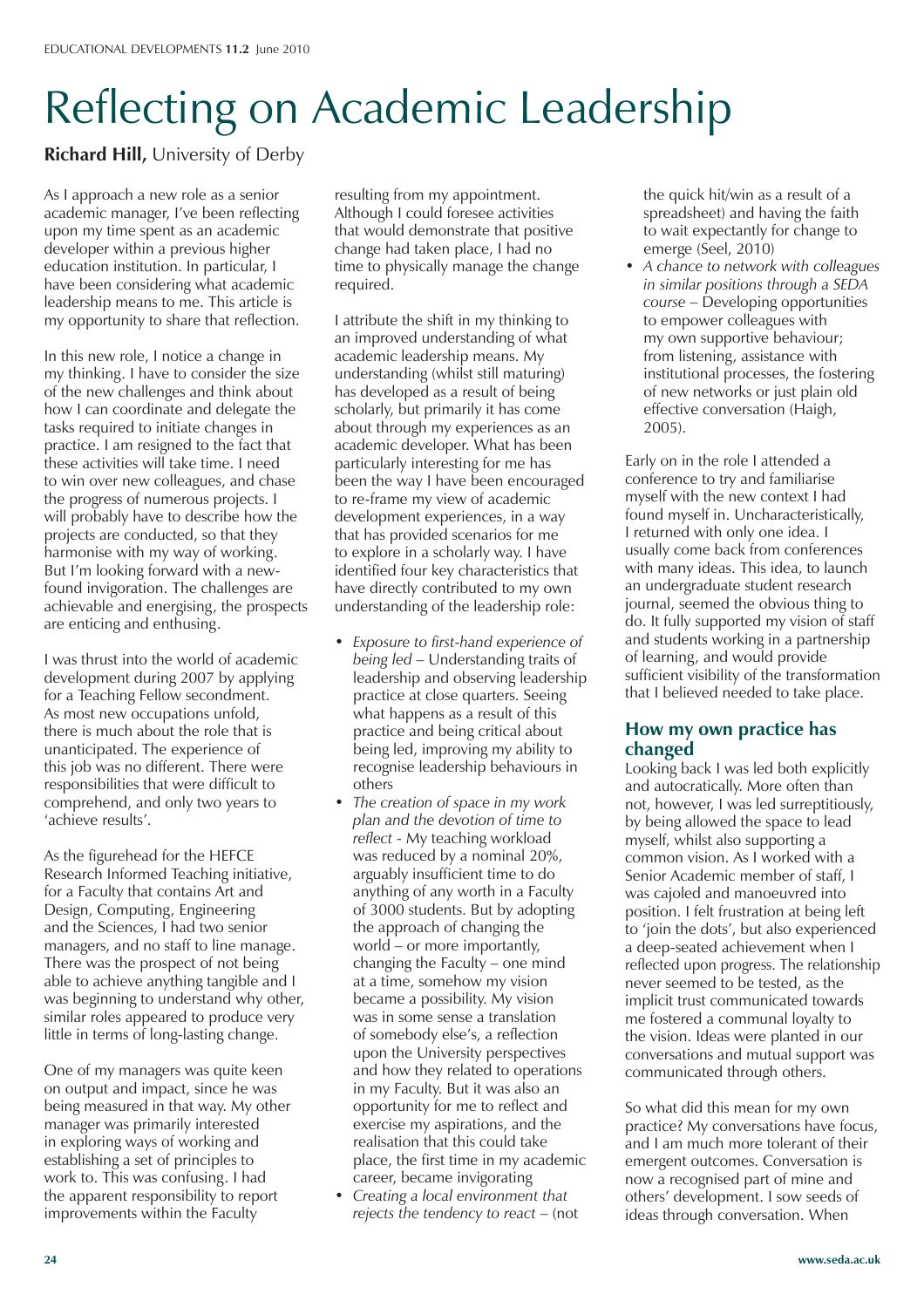we actively concentrate upon the mechanisms of communication, especially those that deliver results, those seeds do germinate. This is not a formal approach to change management, where ideas are 'cascaded down' in an impersonal way. It is communication of a personal nature, local and relevant to the particular working context of an individual, where it matters. It is also recognising that some seeds will never sprout shoots. Alternatively, growth may be rapid, powerful and wild, and some tolerance of the uncertainty is necessary. But I have realised that the use of values to guide my actions empowers me to rest easier with uncertainty.

On the one hand, I have led autocratically when there has been a clear link between practice and policy. This has been particularly prevalent when there have been obvious tasks to complete to achieve an objective. On the other hand, I have been content to consult the opinions of those around me, to inform my perspective and support my future leadership activities. I am not sure that leaders exhibit traits in the way that the management literature describes. This may inform the interpretation of leadership that is required by industry. But I feel that academe is sufficiently different to warrant its own approach. The managerialist approach can serve to quash academic freedom, creativity and innovation. The desire to measure and benchmark the learning and teaching practices of academics can be detrimental to the overall experience of learners and staff.

I am now less concerned with detail; so often it serves to detract from the overall vision, and though it can provide comfort for those who feel content when they are busy, it can literally bury a change initiative. Contrast this with a lithe department that understands the need for quality assurance, but also realises that procedures and policy must be fit for purpose.

It also became evident that those people I involved in my work also had uncertainties, and to an extent they relied on my apparent steadfast approach to see them through. Of course, I didn't always know the

outcome, but my tolerance of the uncertainty allowed certain conditions to come into being, permitting real change to take place.

#### **Styles of academic leadership**

The secondment has served to reinforce my need for beliefs, since it is easy to get distracted by system failures or projects not going to plan. In such situations it is my reliance on some values that has kept me going. Research Informed Learning and Teaching is an abstract concept, and is seen as too ideological for many. But the understanding that I have developed has enabled me to relate operational activities to strategic aims, giving me the confidence to pursue projects that I believe will contribute towards the cause. Similarly, it has allowed me to be selective, so that I do not waver off course.

One of the differences in academia is that whilst some people are happy to be led, they still want to pursue something that interests them. I have achieved more when colleagues were enthused by what was essentially an operational task, when it was judged to give them something of value back – a publication for example. The fact that this also contributed towards the overall aim of creating a more scholarly community of staff and students was in some ways incidental to them, for the moment at least. Unlike a managerial view, I do not see this as a failure – I see it as an investment for future development.

As an organisation the university is extremely conservative. There is much talk of risk-taking, but in actuality my experience is that this is still frowned upon by senior managers. But as a senior manager in a new institution, I recognise that taking risks in the classroom and taking risks with developing colleagues need not be reckless. I have experienced positive outcomes from experiments that would not have taken place if I had not provided the support.

The systems of the university are regularly blamed for a whole host of problems and I have been and continue to be very critical of their implementation. My work with identical information systems in industry has made me intolerant of

deficiencies in the past, since I know that the processes could be executed better. However, since I took the stance to accept the current state, and view the limitations merely as constraints to manoeuvre within, I have been pleasantly surprised with the results. Over the past two years I have cultivated a relationship of trust with the Chair of the Quality Committee, meaning that my proposed changes now get rubberstamped rather than debated at length. This was put to the test when my colleagues proposed replacing the Master's Dissertation component with a smaller alternative (15 CATS less). On top of this they were also proposing that the 15,000-word submission be replaced by a reflective portfolio of evidence. The successful ratification of this justified the time I had spent with them supporting and facilitating their discussion.

I see that my role has been multifaceted, and it has not turned out quite as I would have expected. I understood that the secondment would require leadership; it would seem that academic leadership is quite distinct. There is definitely a managerial aspect to the role, in terms of planning and organising the operational activities to support a strategy. There is even a managerial aspect to planning the tactics, upon which to base the operations. But I have clear evidence of achieving change by also leaving people alone, in the sense that a principle has been communicated, but the conditions for that principle to be realised have been coordinated by my interactions with others.

If I am successful at communicating my intention, and I have autonomous individuals who can move other colleagues forward, then there is a much more collegial model of leadership in place than an autocratic, managerialist one. This aspect is probably the most effective in an academic environment where, relatively, most of the academics are empowered more than in industry. It has been challenging balancing the need to manage against the 'handsoff' need to lead, and on reflection I have led more in the last year than two years ago. But I do believe that trust is a key motivator, and the trust that has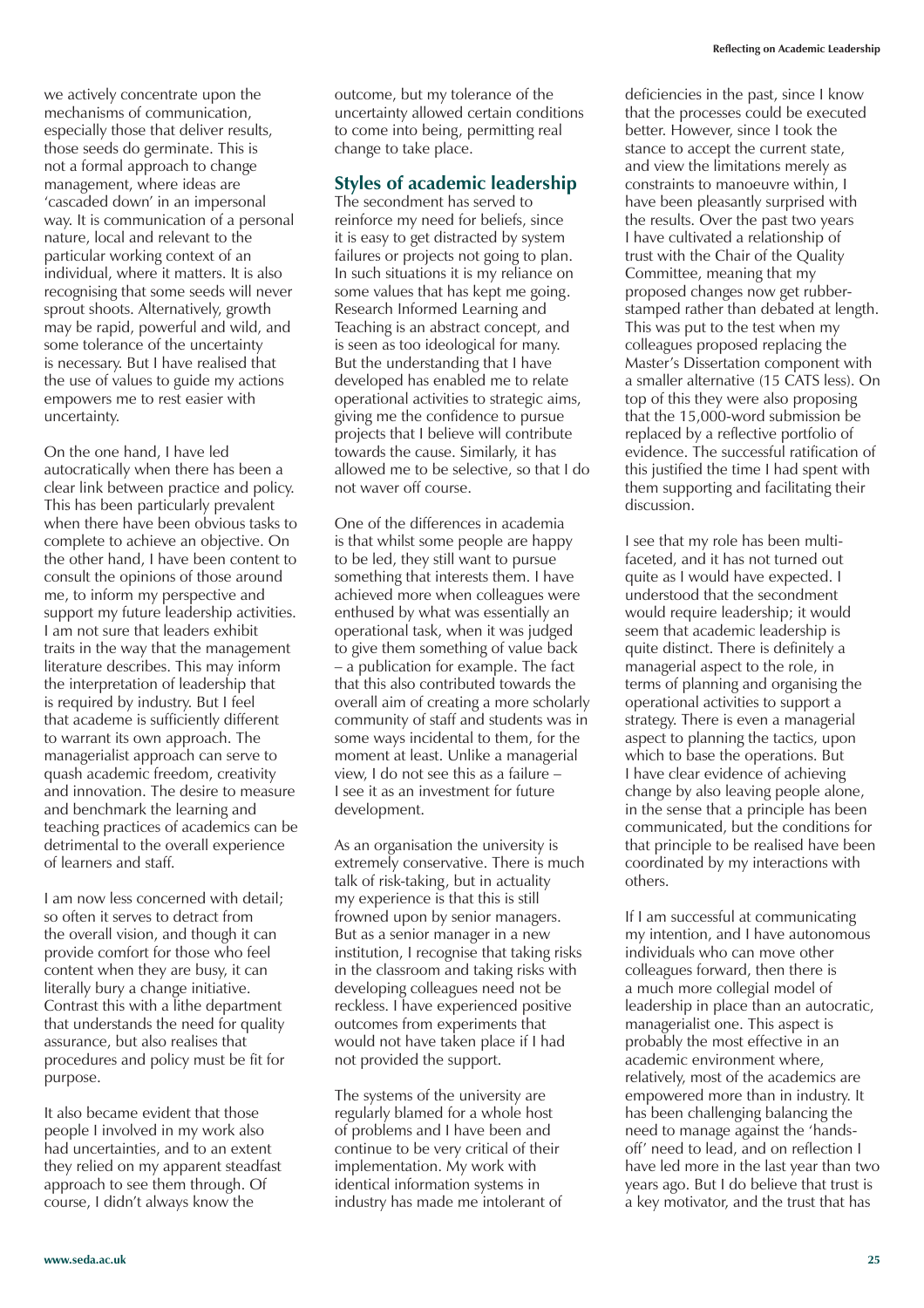been placed in me has been a lesson in how much it can motivate. My placing trust in others, to do a job, to innovate, to publish or to observe my teaching, has proved much more powerful than any line management authority.

Unwittingly, I was being led. All the times I was being listened to, suggestions were offered that posed questions for me to consider. Each next conversation was prompted by my own reflection on the previous conversation, together with any ensuing experience that had been attained with my colleagues. The conversations were not always directly with my line manager, either. Very often the seed of a conversation was planted with another colleague, who decided to initiate another conversation with me. I have moved on from seeing Seel's work as something that appears to be useful, towards having first-hand experience of interpreting it in my various academic contexts.

#### **What is the legacy?**

As the initiative formally draws to a close, a variety of other institutional changes is also occurring. Many of these appear to hinder further progress, or even seem to be backward steps. But looking deeper, there are new shoots of opportunity: quality committees that recognise the need for reduced bureaucracy, academic staff initiating mini-development projects of their

own choosing, and recognition that research and scholarship are key parts of an institutional framework for professional development. The inevitable changes in staff that result from reorganisation create the suitably 'chaotic' states that Tosey (2002) identifies as ripe for creativity. I can see why such an air can be the catalyst for leadership. A university is such a complicated beast that it is the aggregation of minutiae that gives it direction. The acceptance that such minutiae need not be micro-managed is liberating and empowering.

In essence, the key factors of the secondment were being able to create a context that facilitates change taking place, rather than looking for ways to engineer the change. This does not have to be the whole organisation, faculty or even department to have any recognisable success, though it is feasible that this will come given time. Certainly in two years, departmental changes have been observed. Seel offers some rationale for this, but the result of embracing this is not a set of strategies as such, more a set of values to hold and for others to subscribe to. Not being concerned with all of the detail, but knowing when to take charge and exercise authority to get a single objective fulfilled, is absolutely critical.

Having faith in the facilitation of an environment that can change is more beneficial then any perceived risks. The whole point is to move away from a situation that is shackled by control mechanisms. My acceptance of emergence and that with time and patience the right activities will emerge has supported a way of thinking that should enable the support of some of the managerialist agenda, without the excessive managerialist controls. Is this the route forward for academic leaders?

#### **References**

Haigh, N. (2005) 'Everyday conversation as a context for professional learning and development', *International Journal for Academic Development,* Vol. 10, Issue 1.

Seel, R. (2010) 'Culture and complexity: new insights on organisational change', HEA (http:// tinyurl.com/RichardSeel).

Tosey, P. (2002) *Teaching at the Edge of Chaos,* The Generic Centre (http:// www.palatine.ac.uk/files/1045.pdf).

**Richard Hill** was a Teaching Fellow at Sheffield Hallam University. He is now Head of Subject, Computing, at the University of Derby (r.hill@ derby.ac.uk).

### Book Reviews

#### **Teaching What You Don't Know**

Therese Huston

Harvard (2009, 320 pages)

ISBN: 978-0-674-03580-5



So you've been assigned to teach the course that no one else in the department wants, and are faced with the prospect of standing in front of a class to teach content you know almost nothing about, terrified that one innocent question could reveal your quivering ignorance. Friends or colleagues reassure you dismissively with the advice 'All you have to do is stay one step ahead of the class'. But does that really help anyone in practice? *Teaching What You Don't Know* provides practical support and advice on how to teach as a content novice.

The author is Director of the Centre for Teaching and Learning at Seattle University, and with this book aims to 'end the silence' on the widespread anxieties associated with teaching outside of one's expertise. According to Huston, it is not only new lecturers who can find it difficult teaching a subject about which they know very little, but experienced staff too: success or failure, anxiety or confidence, lie more in the individual's approach to teaching than in years spent lecturing or the ability to cope with conflicting time demands. Yet in the author's experience, it is almost taboo for some staff to admit feeling out of their depth: to be an academic is to 'know stuff', and to be unsure about what to teach and how to teach it can be to undermine one's credibility, especially undesirable in times of temporary contracts becoming the norm. It is also at odds with a culture of research-led teaching excellence, as the introduction notes: 'Given the sacrifices many families make to send their children to college, parents might well be outraged to learn that their investments are in the hands of faculty who are tempted to buy *Statistics for Dummies'.*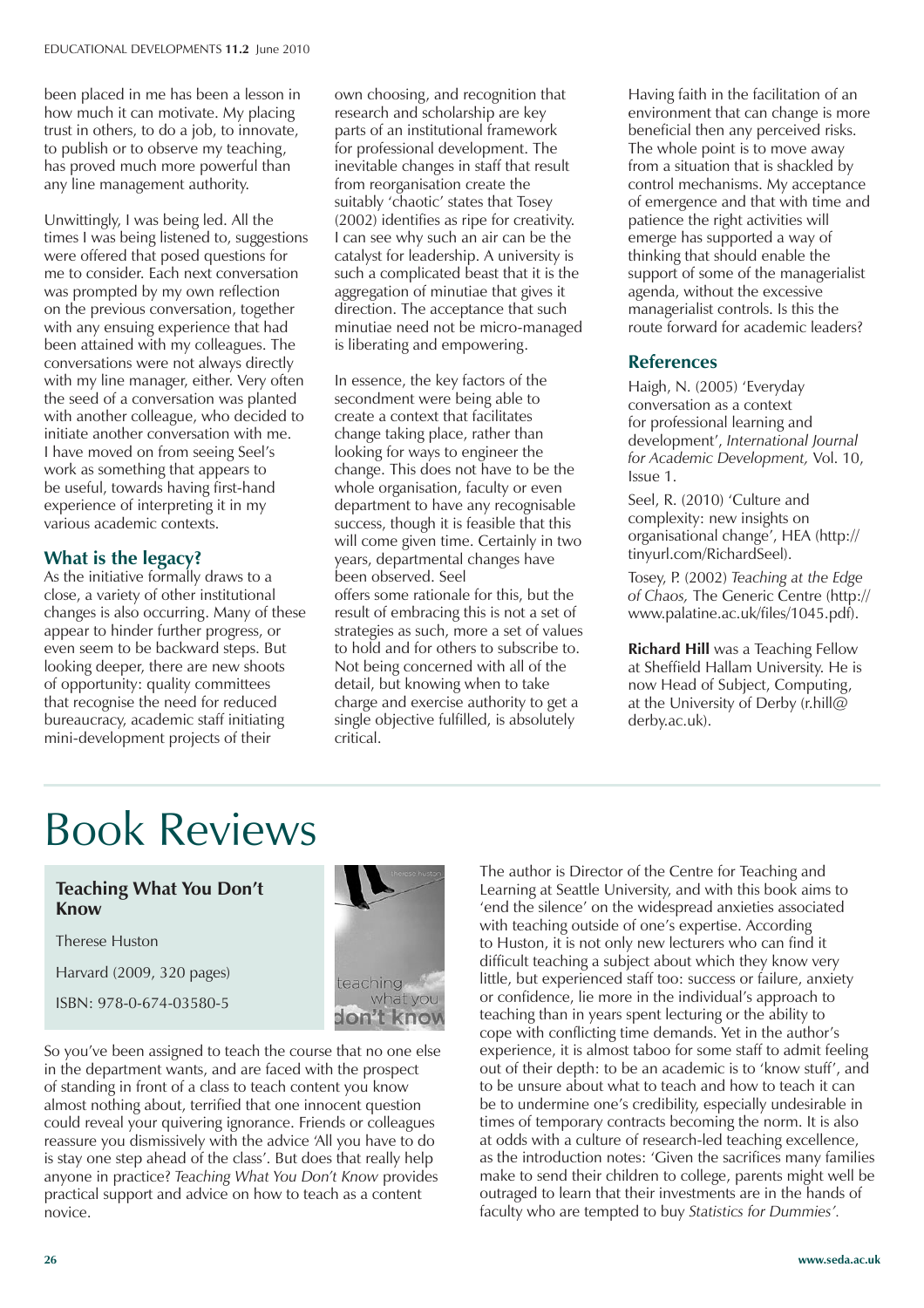The book strikes a good balance between discussion and concrete advice. The written style is informal and engaging (perhaps a little too informal given the audience), but scholarly nevertheless: relevant research is referenced even if the discourse is not couched in its terms, and anecdotes from interviews with teaching staff are given to exemplify both difficulties faced and suggested practice. Chapter 1 outlines the context (as the quotation above reveals, this is the US context, which makes some aspects of the book less relevant for UK staff), while the subsequent chapters provide support and reassurance, partly through the discourse itself exploring a hitherto taboo subject, but also through practical tips and strategies. Chapter 2 suggests that lack of knowledge may in fact be an advantage both to the teacher and student, suggesting general approaches such as not viewing oneself as a 'knowledge dispenser' but as a fellow learner. Chapter 3 can be read as a self-contained chapter focusing on practical strategies for course design. Chapter 4 shifts the focus to meeting students' expectations, from how to set the right atmosphere in the classroom right down to different ways of phrasing 'I don't know', while Chapter 5 develops this by presenting reasons for, and examples of, active learning. Chapters 6 and 7, while continuing to provide concrete advice, move somewhat away from the book's remit in that they focus respectively on understanding students (teaching who you don't know, perhaps) and collecting feedback. Chapter 8, finally, moves from an individual to an institutional perspective to suggest advice to administrators.

The book will be useful particularly to new academic staff and educational developers, but also to administrators and experienced teachers in its constructive and often inspirational approach to difficulties encountered when teaching. The strategies may not be new, and may seem to some to be re-treading old ground or stating the obvious, but the book's openness will do much to reassure those who perhaps do not always feel they can ask for – or find – the moral and practical support they need within their department, and its hands-on approach will at the least complement existing advice.

**Dr Laura Hodsdon** is an Adviser, Research and Evaluation, at the Higher Education Academy.

**SIVING** 

#### **Giving a Lecture: from presenting to teaching**

Kate Exley and Reg Dennick

Routledge (2009)

ISBN: 978-0-415-47140-4



provide not only an accessible introduction to the body of established educational theory for those new to the field, but also a series of invaluable 'how to' chapters.

The authors begin by addressing the shortcomings of lecturing as a teaching method before outlining the strong and convincing case for curriculum planners to include it. When balanced with other methods and carried out in such a way as to incorporate opportunities for active and interactive learning within the session, it is argued that lecturing still has an important role to play in the achievement of higher levels of cognitive and skills development.

The book guides the lecturer through the various stages of lecturing from preparation through to delivery, achieving a perfect balance between the provision of practical tips and discussion of the underlying research-based theoretical framework that informs them. The authors address such issues as the structuring and sequencing of lectures, handling nerves, voice projection and confidence, before going on to provide useful advice on the specific ways in which the traditional lecture can be transformed into an interactive lecture session.

Not having read the original version, I am not in a position to make a comparative judgment, but the revised edition offers a good deal of new material, much of it covering the range of technology that has either been introduced or enhanced since original publication. Examples include podcasting, e-lecturing, the use of PowerPoint and interactive handsets. Diversity issues and problem-based learning are also now covered in greater depth.

Aimed at those new to teaching in higher education as well as those wishing further to develop their practice, this book is thought-provoking and informative but also accessible and presented in a well-illustrated and visually appealing format. The inclusion of a suggested further reading list is very welcome, and my only regret is not having had access to it as a complete beginner.

**Dr Catherine Lee** is an Assistant Lecturer at the University of Kent.

### **Forthcoming SEDA events**

- **Workshop: Students Supporting Students** 14 June 2010, Woburn House, London
- **Workshop: Creating a Profession Building Careers in Educational Development** 22 June 2010, University of Strathclyde, Glasgow
- **SEDA Summer School 2010: Supporting Educational Change** 20-22 July 2010, Cumberland Lodge, Windsor Great Park
- **Refreshing PGCerts in Changing Times** 9 November 2010, Woburn House, London
- **SEDA Annual Conference 2010** 16-17 November 2010, Queen Hotel, Chester

Register for these events at: **www.seda.ac.uk**